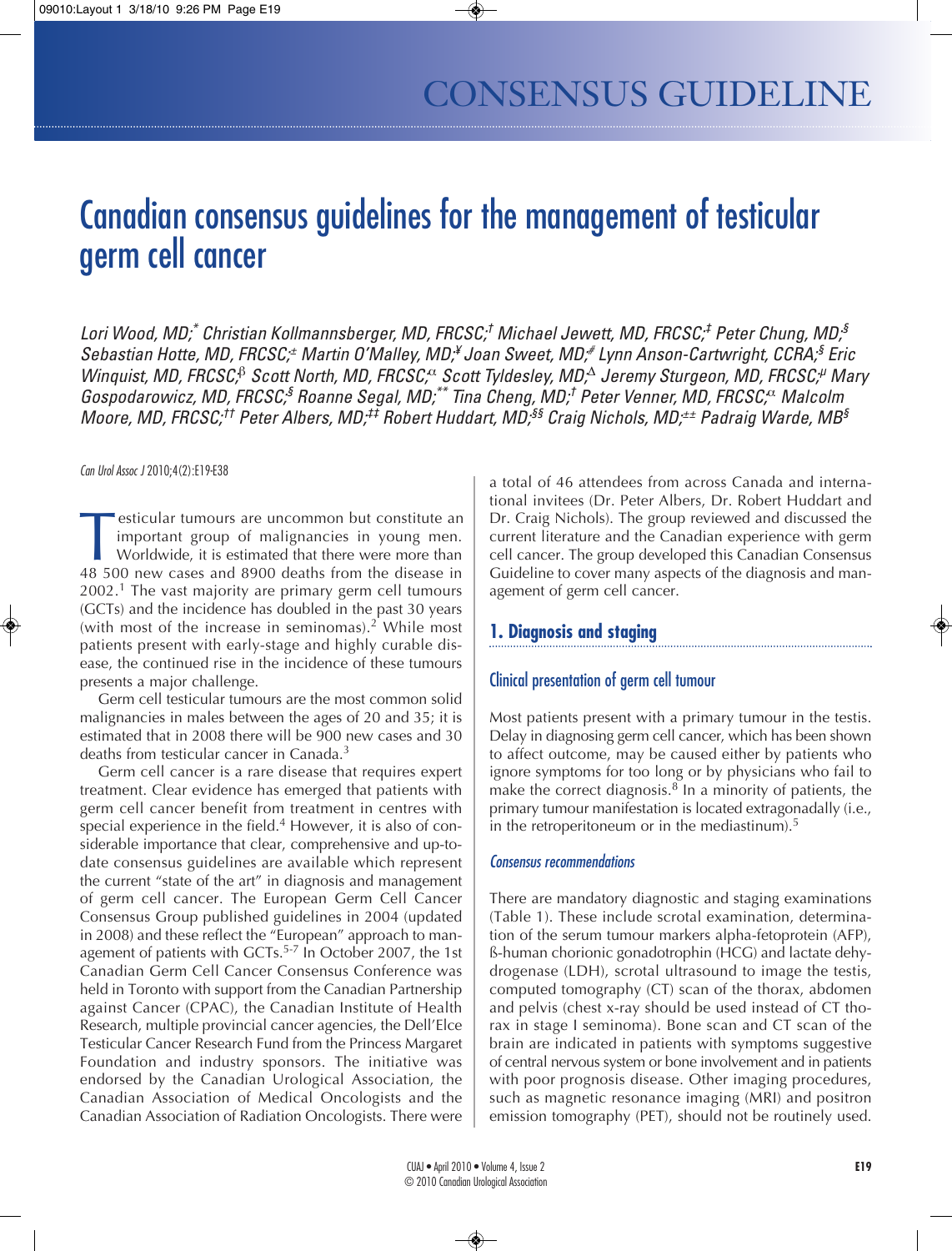#### **Table 1. Mandatory investigations**

#### **Complete history and physical exam, including scrotal exam**

- Laboratory
- Alpha-fetoprotein, ß-human chorionic gonadotrophin
- Lactate dehydrogenase

Imaging\*

- Scrotal Ultrasound
- CT abdomen and pelvis
- CT thorax (chest x-ray if stage I seminoma)

 $CT = computed tomography; * = Bone scan and brain imaging only in patients with$ symptoms or poor prognosis metastatic disease.

Further investigations to determine their eventual place in this setting are required.

Tumour marker values should be available prior to surgery and should be repeated at intervals to measure the half-life kinetics (half-life AFP <7 days, ß-HCG <3 days).

Radical orchiectomy should be performed through an inguinal incision and the testicle should be removed along with the spermatic cord to the level of the internal inguinal ring. In very rare cases where there is a possibility of a benign tumour, excisional biopsy with a frozen section should be performed prior to definitive orchiectomy to allow for the possibility of organ-sparing partial orchiectomy.

In patients with synchronous bilateral tumours, metachronous contralateral tumours or solitary testicles with normal preoperative testosterone levels, organ-preserving surgery may be an alternative procedure to orchiectomy in very select patients; this should be discussed with the patient. If this approach is considered, the patient should undergo surgery by a surgeon with experience in this procedure. If organ-preserving surgery is performed and intratubular germ cell neoplasia unclassified is found in the remaining testicular tissue, adjuvant radiotherapy is recommended but may be delayed in patients who wish to father children. A full discussion on semen cyropreservation and androgen replacement should take place.

In general, orchiectomy should be performed prior to any further treatment. In patients with life-threatening metastatic disease and an unequivocally elevated AFP and/or HCG, orchiectomy should not delay the start of chemotherapy and can be postponed until later in the treatment course.

The UICC (Union Internationale Contre le Cancer) TNM classification system should be used for staging purposes (Table 2a). <sup>9</sup> Patients with metastatic disease are classified according to the classification system of the International Germ Cell Cancer Collaborative Group (IGCCCG).<sup>10,11</sup> Using this system, patients are divided into "good," "intermediate" and "poor" prognosis groups (Table 2b).

The histopathological report should document the following points: localization and size of the tumour, multiplicity, tumour extension (rete testis, tunica albuginea, tunica vaginalis, epididymis, spermatic cord, scrotum), pT

category according to the UICC classification, histological type, the presence or absence of tubular intra-epithelial neoplasia, as well as the presence or absence of vascular invasion of blood or lymphatic vessels. In tumours with multiple tumour types, each individual component and its estimated relative proportion should be reported. Because of the clinical importance of all histological specimens, it is highly recommended that they are assessed by a pathologist experienced in testis cancer pathology. 12

# **2. Management of stage I and II testicular seminoma**

#### Stage I seminoma

Although radiotherapy has been the standard treatment of clinical stage I seminoma patients for the past 65 years, there is growing recognition that adjuvant radiotherapy is associated with an increased risk of late side effects, including second non-testicular malignancies and cardiovascular disease. Concerns regarding late toxicity of radiotherapy, success of surveillance in stage I nonseminomatous GCTs and improvements in diagnostic imaging have led to an assessment of close surveillance after orchiectomy for stage I seminoma, with treatment reserved for those who relapse.

#### *Surveillance*

Numerous prospective non-randomized studies of surveillance have been performed (Table 3).<sup>13-20</sup> The data in these series are now mature and relapse rates have consistently been reported to be about 15% in unselected patients with stage I disease. The predominant site of relapse in all studies was in the paraaortic lymph nodes; 41 of 49 (82%) of relapses in the Danish Testicular Cancer Study Group (DATECA) study and 57 of 64 (85%) in the Princess Margaret Hospital (PMH) series.<sup>18,19</sup> The median time to relapse ranged from 12 to 18 months, but late relapses (>4 years) have been reported in some series. Disease-specific survival is 99% and thus comparable to other options.

Tumour size and rete testis invasion have been shown in a pooled analysis of 638 cases from 4 centres to predict for relapse. <sup>21</sup> Using this prognostic model, a risk-adapted approach to management has been reported by the Spanish Germ Cell Cancer Cooperative Study Group with surveillance reserved for low-risk patients and adjuvant therapy for patients with 1 or 2 adverse prognostic factors.<sup>22</sup> This study confirmed that low-risk patients (no adverse factors) had a small risk of relapse. However, a risk-adapted approach to management cannot be recommended at the present time because the prognostic model suffers from two major problems. Firstly, the model has not been validated in an independent data set; secondly, the model does not have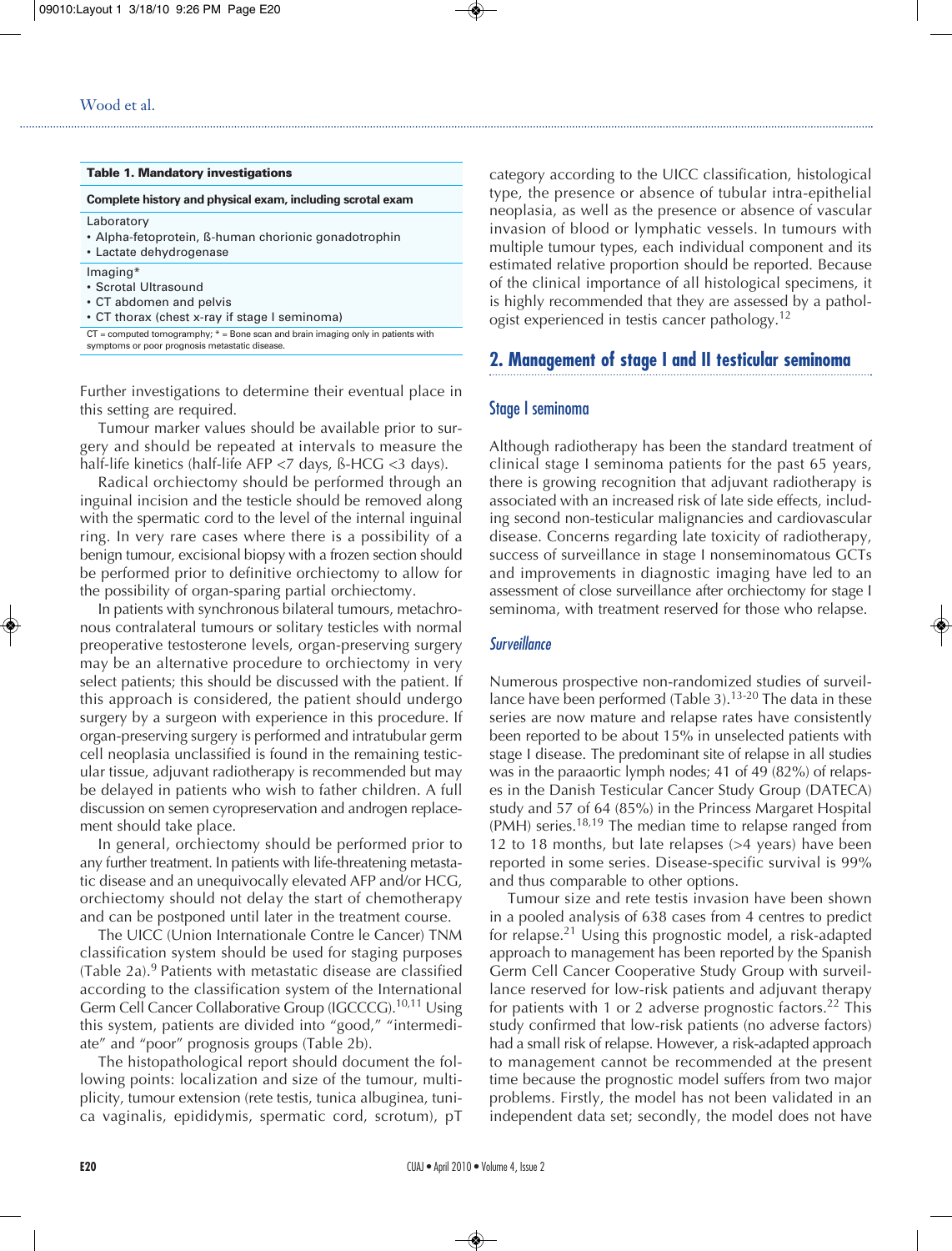#### **Table 2a. Staging of testis tumours: UICC/American Joint Committee on Cancer**

| <b>TNM staging</b>                      | Unit             | Value                                                                                                                                                                                                               |
|-----------------------------------------|------------------|---------------------------------------------------------------------------------------------------------------------------------------------------------------------------------------------------------------------|
|                                         |                  |                                                                                                                                                                                                                     |
| Primary<br>tumour*                      | pTX              | Primary tumour cannot be assessed.<br>(If no radical orchidectomy has been<br>performed, Tx is used)                                                                                                                |
|                                         | pT0              | No evidence of primary tumour<br>(e.g., histologic scar in testis)                                                                                                                                                  |
|                                         | pTis             | Intratubular germ cell neoplasia<br>(carcinoma in situ)                                                                                                                                                             |
|                                         | pT1              | Tumour limited to the testis and<br>epididymis without vascular/<br>lymphatic invasion. Tumour may<br>invade into the tunica albuginea<br>but not the tunica vaginalis.                                             |
|                                         | pT2              | Tumour limited to the testis and<br>epididymis with vascular/lymphatic<br>invasion, or tumour extending<br>through the tunica albuginea with<br>involvement of the tunica vaginalis                                 |
|                                         | pT3              | Tumour invades the spermatic<br>cord with or without<br>vascular/lymphatic invasion                                                                                                                                 |
|                                         | pT4              | Tumour invades the scrotum with or<br>without vascular/lymphatic invasion                                                                                                                                           |
| Regional<br>lymph nodes<br>(N) clinical | <b>NX</b>        | Regional lymph nodes cannot be<br>assessed                                                                                                                                                                          |
|                                         | N <sub>0</sub>   | No regional lymph node<br>metastasis                                                                                                                                                                                |
|                                         | N <sub>1</sub>   | Metastasis with a lymph node mass<br>2 cm or less in greatest dimension;<br>or multiple lymph nodes, none more<br>than 2 cm in greatest dimension                                                                   |
|                                         | N <sub>2</sub>   | Metastasis with a lymph node mass,<br>more than 2 cm but not more than 5<br>cm in greatest dimension; or<br>multiple lymph nodes, any one mass<br>greater than 2 cm but not more than<br>5 cm in greatest dimension |
|                                         | N <sub>3</sub>   | Metastasis with a lymph node<br>mass more than 5 cm in greatest<br>dimension                                                                                                                                        |
|                                         | M1               | Distant metastasis                                                                                                                                                                                                  |
|                                         | M <sub>1</sub> a | Non-regional nodal or pulmonary<br>metastasis                                                                                                                                                                       |
|                                         | M1b              | Non-pulmonary visceral metastasis                                                                                                                                                                                   |
| Serum<br>tumour<br>markers (S)          | SX               | Marker studies not available or not<br>performed                                                                                                                                                                    |
|                                         | S0               | Marker study levels within normal<br>limits                                                                                                                                                                         |
|                                         | S1               | LDH < $1.5 \times$ Normal and HCG (mlu/mL)<br>$<$ 5000 and AFP (ug/mL) $<$ 1000                                                                                                                                     |
|                                         | S2               | LDH $1.5 - 10 \times$ Normal or HCG<br>(mlu/mL) 5000 - 50 000 or AFP<br>$(uq/mL)$ 1000 - 10 000                                                                                                                     |
|                                         | S3               | LDH $>10 \times$ Normal or HCG (mlu/mL)<br>> 50 000 or AFP (ug/mL) > 10 000                                                                                                                                         |

| <b>Stage grouping</b> |                 |                |                   |                     |
|-----------------------|-----------------|----------------|-------------------|---------------------|
| <b>Stage</b>          | <b>Tumour</b>   | <b>Node</b>    | <b>Metastasis</b> | <b>Serum factor</b> |
| Stage 0               | pTis            | N <sub>0</sub> | M <sub>0</sub>    | S <sub>0</sub>      |
| Stage I               | pT1-4           | N <sub>0</sub> | M <sub>0</sub>    | <b>SX</b>           |
| Stage IA              | pT1             | N <sub>0</sub> | M <sub>0</sub>    | S <sub>0</sub>      |
| Stage 1B              | pT <sub>2</sub> | N <sub>0</sub> | M <sub>0</sub>    | S <sub>0</sub>      |
|                       | pT3             | N <sub>0</sub> | M <sub>0</sub>    | S <sub>0</sub>      |
|                       | pT4             | N <sub>0</sub> | M <sub>0</sub>    | S <sub>0</sub>      |
| Stage IS              | Any T           | N <sub>0</sub> | M <sub>0</sub>    | $S1-3$              |
| Stage II              | Any T           | $N1-3$         | M <sub>0</sub>    | <b>SX</b>           |
| Stage IIA             | Any T           | N <sub>1</sub> | M <sub>0</sub>    | S <sub>0</sub>      |
|                       | Any T           | N <sub>1</sub> | M <sub>0</sub>    | S <sub>1</sub>      |
| Stage IIB             | Any T           | N <sub>2</sub> | M <sub>0</sub>    | S <sub>0</sub>      |
|                       | Any T           | N <sub>2</sub> | M <sub>0</sub>    | S <sub>1</sub>      |
| Stage IIC             | Any T           | N3             | M <sub>0</sub>    | S <sub>0</sub>      |
|                       | Any T           | N3             | M <sub>0</sub>    | S <sub>1</sub>      |
| Stage III             | Any T           | Any N          | M <sub>1</sub>    | <b>SX</b>           |
| Stage IIIA            | Any T           | Any N          | M <sub>1a</sub>   | S <sub>0</sub>      |
|                       | Any T           | Any N          | M <sub>1</sub> a  | S <sub>1</sub>      |
| Stage IIIB            | Any T           | $N1-3$         | M <sub>0</sub>    | S <sub>2</sub>      |
|                       | Any T           | Any N          | M <sub>1</sub> a  | S <sub>2</sub>      |
| Stage IIIC            | Any T           | N1-3           | M <sub>0</sub>    | S <sub>3</sub>      |
|                       | Any T           | Any N          | M <sub>1</sub> a  | S <sub>3</sub>      |
|                       | Any T           | Any N          | M <sub>1</sub> B  | Any S               |

\*The extent of primary tumour is classified after radical orchidectomy. LDH = lactate dehydrogenase; HCG = human chorionic gonadotrophin; AFP = alpha-fetoprotein. Adapted from Sobin LH, Wittekind C (eds). *UICC TNM classification of malignant tumours*. 6th ed. New York: John Wiley & Sons, 2002.

sufficient discrimination to be clinically useful. Even patients in the high-risk group have a greater than 65% chance of being relapse-free on surveillance.

At relapse, most patients can be successfully treated with retroperitoneal radiotherapy alone. One concern regarding the routine use of surveillance was the potential for the increased use of chemotherapy. However, data from PMH indicates that the 10-year actuarial risk of requiring chemotherapy at any time in the management of patients was 4.6% in patients managed by surveillance and 3.9% in those managed by adjuvant radiotherapy; this data suggest that there is no significant increase of the use of chemotherapy in patients followed on surveillance. 19

An optimal follow-up strategy for patients on surveillance has not yet been determined. The National Cancer Research Institute in the United Kingdom has opened a randomized trial (TRISST) to address this issue. Patients with stage I seminoma will be randomized to either CT or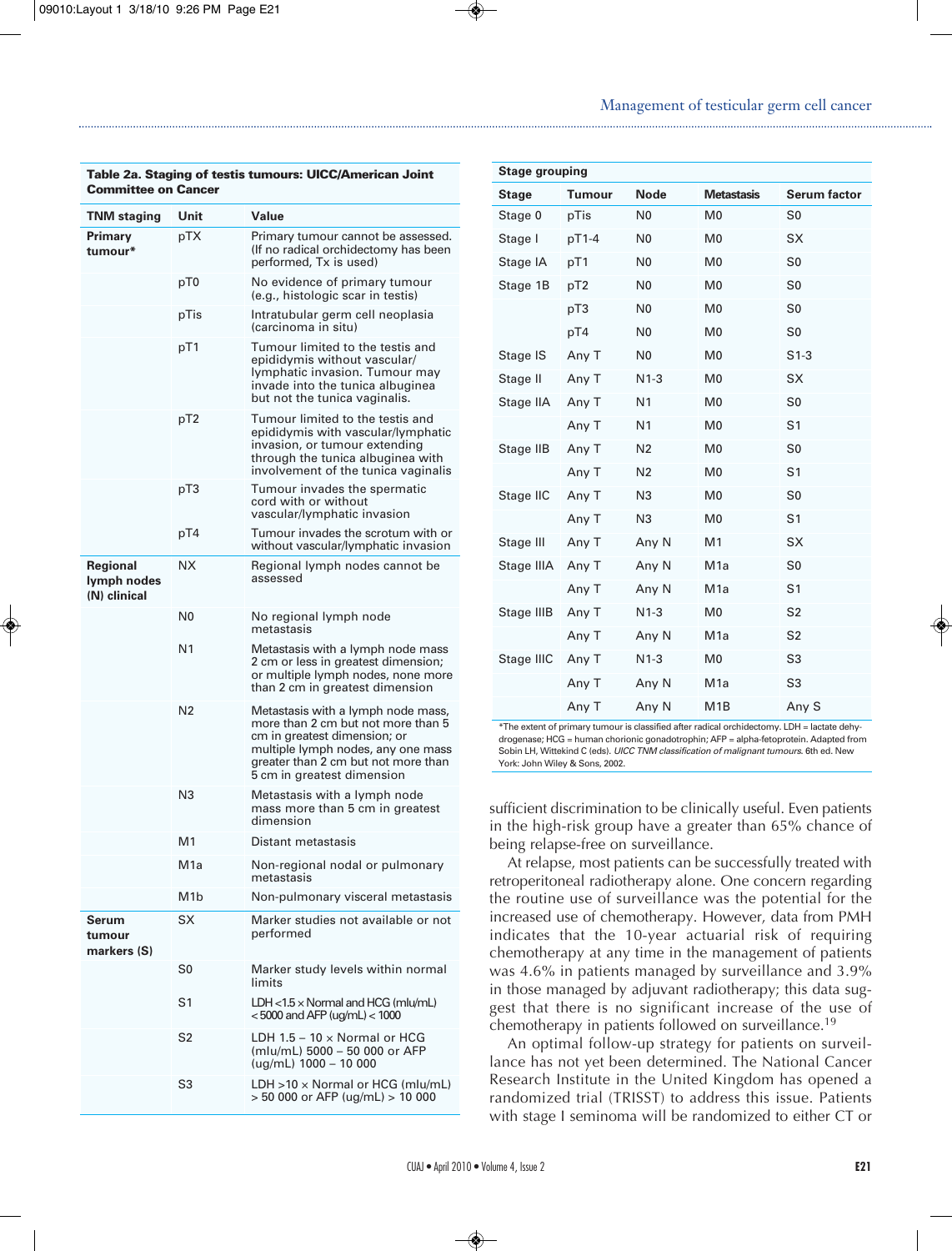#### **Table 2b. The International Germ Cell Cancer Collaborative Group**

| <b>Histology</b> | <b>Prognostic</b><br>category | <b>Clinical factors</b>                                                                                                                                                                                                                                              |
|------------------|-------------------------------|----------------------------------------------------------------------------------------------------------------------------------------------------------------------------------------------------------------------------------------------------------------------|
| <b>NSGCT</b>     | Good                          | Testes/retroperitoneal primary and<br>no non-pulmonary visceral<br>metastases and good markers:<br>$AFP < 1000$ ng/ml and<br>$HCG < 5000$ IU/L and<br>$LDH < 1.5 \times ULN*$                                                                                        |
|                  | Intermediate                  | Testes/retroperitoneal primary and no<br>non-pulmonary visceral metastases<br>and intermediate markers:<br>AFP $\geq$ 1000 ng/mL and $\leq$ 10,000 ng/mL or<br>HCG $\geq$ 5000 IU/l and $\leq$ 50,000 ng/mL or<br>LDH $\geq 1.5 \times$ ULN and $\leq 10 \times$ ULN |
|                  | Poor                          | Mediastinal primary or non-<br>pulmonary visceral metastases or<br>poor markers with any of:<br>AFP > 10,000 ng/mL or<br>HCG > 50,000 IU/l or<br>$LDH > 10 \times ULN$                                                                                               |
| <b>Seminoma</b>  | Good                          | Any primary site and<br>no non-pulmonary visceral<br>metastases and<br>normal AFP, any HCG, any LDH                                                                                                                                                                  |
|                  | Intermediate                  | Any primary site and<br>non-pulmonary visceral metastases<br>and normal AFP, any HCG, any LDH                                                                                                                                                                        |
|                  |                               | NSGCT = nonseminoma germ cell tumour; AFP = alpha-fetoprotein; HCG = human<br>chorionic gonadotrophin: LDH = lactate dehydrogenase: ULN = upper limit of normal.                                                                                                     |

MRI in follow-up with a second randomization to either 3 scans or 7 scans in total. This study has been endorsed by the National Cancer Institute of Canada-Clinical Trials Group (NCIC-CTG) genitourinary Group.

## *Adjuvant radiotherapy*

Adjuvant retroperitoneal radiotherapy has been the standard treatment of stage I seminoma for more than 60 years. The overall survival rate in most series in the modern era ranges between 92 and 99% at 10 years, with few if any deaths from seminoma. In large single or multi-institutional series, the relapse rate has varied from 0.5% to 5% (Table 4).<sup>19,23-27</sup> The most common sites of relapse following adjuvant radiotherapy are the mediastinum, lungs and the left supraclavicular fossa. A small proportion of patients, usually with predisposing factors, relapse in the inguinal nodes. Chemotherapy is the treatment of choice for supradiaphragmatic relapse and gives close to a 100% cure rate. Inguinal relapse can often be treated successfully with radiotherapy to the involved area.<sup>28</sup>

Most relapses occur within 2 years of radiotherapy. In the PMH series, 283 patients treated between 1981 and 2004 had a median time to relapse of 18 months, with the latest relapse occurring at 6 years. Follow-up efforts should therefore concentrate on the first 2 years after radiotherapy.

The traditional management of stage I seminoma patients after orchiectomy has consisted of radiotherapy to the paraaortic and pelvic (retroperitoneal) lymph nodes. The low incidence of pelvic lymph node involvement in stage I seminoma led to the investigation of adjuvant radiotherapy directed to the paraaortic lymph nodes alone. The advantages of such an approach include decreased scatter to the remaining testicle and a reduction in the integral radiation dose that the patient receives, presumably decreasing the risk of second malignancy. The Medical Research Council Testicular Study Group randomized 478 patients to traditional paraaortic and pelvic radiation or paraaortic irradiation alone. 29 Patients treated with paraaortic radiotherapy alone had a 4% relapse rate compared to a 3.4% relapse rate in patients treated to the paraaortic and pelvic lymph nodes. All patients who received paraaortic and pelvic radiotherapy relapsed in supra-diaphragmatic sites, but 1.6% of patients treated to the paraaortic lymph nodes alone group failed with disease in the pelvis. This trial demonstrated that treating the paraaortic nodes alone gives excellent results, but when used a small risk of pelvic failure remains. Therefore, if this treatment approach is adopted, regular imaging with CT of the pelvic lymph nodes must be performed to ensure that if pelvic relapse occurs, it is detected at an early stage. Data from the Christie Hospital in Manchester, United Kingdom, where no routine evaluation of the pelvis is carried out after paraaortic radiation alone, has shown that the median size of the pelvic lymph nodes at time of detection of relapse is 5 cm (range 2.5 to 9 cm). <sup>30</sup> The advantage of paraaortic radiotherapy alone is therefore not clear, particularly in comparison to surveillance.

Data from the MD Anderson and the Royal Marsden hospitals suggest that long-term survivors of testicular seminoma treated postorchiectomy with radiotherapy are at significant excess risk of death as a result of cardiac disease. 31,32 In the MD Anderson series of 453 patients treated between 1951 and 1999, the standardized cardiac mortality ratio for patients greater than 15 years after radiotherapy (infradiaphragmatic radiotherapy, no mediastinal radiotherapy) was 1.80 (95% CI 1.01 – 2.98).<sup>32</sup> Huddart and colleagues reported a similar increase in cardiac events in a cohort of 992 patients treated at the Royal Marsden Hospital with a risk-ratio of 2.4 (95% CI 1.04 –5.45) in those treated with infra-diaphragmatic radiotherapy as compared to those managed by surveillance.<sup>31</sup>

An increased risk of second cancers after radiation therapy for stage I seminoma has been documented in a number of studies, and since this increased risk is expressed more than 10 to 15 years following radiation therapy, it is often not apparent in series with shorter follow-up.<sup>33,34</sup> The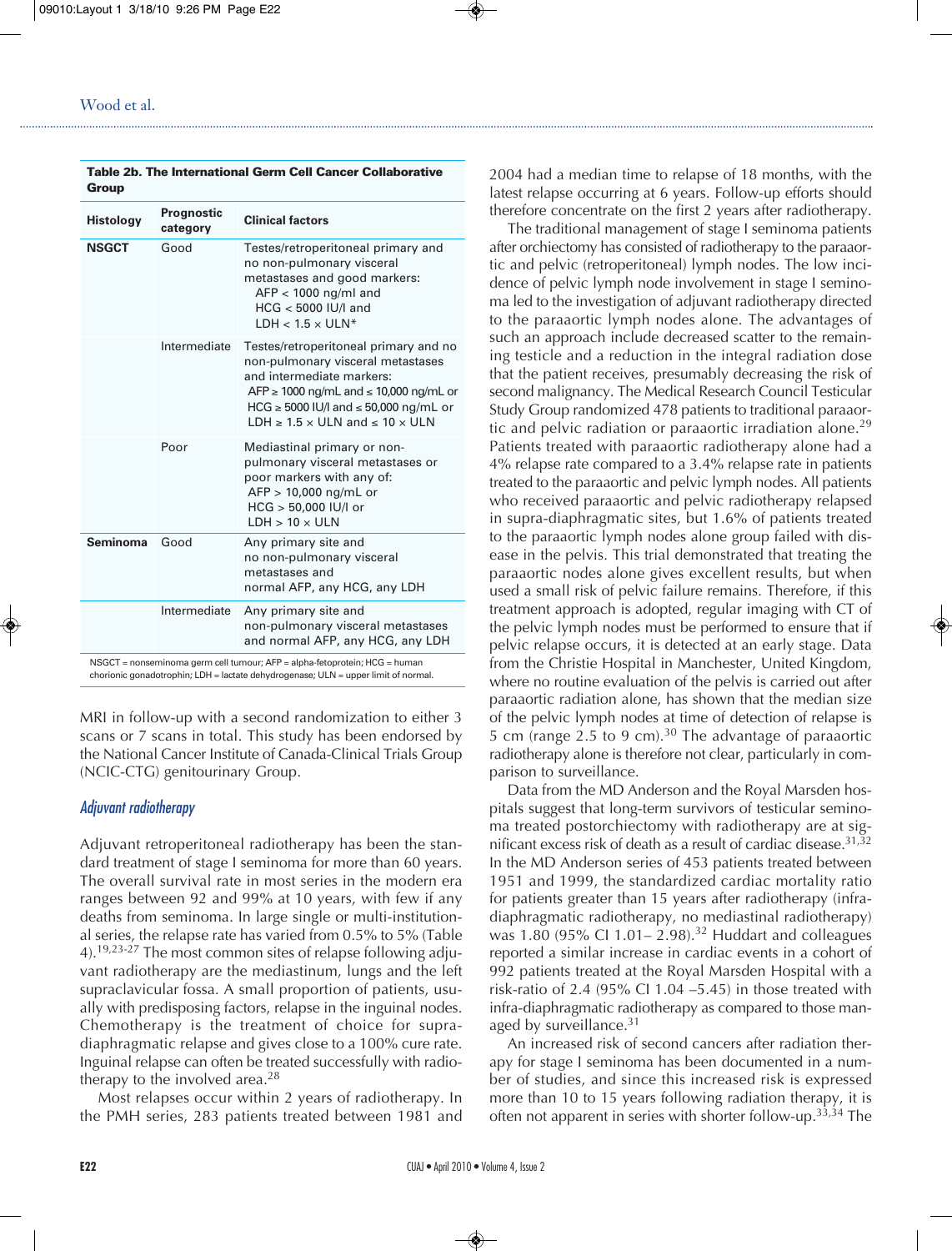| Table 3. Summary of surveillance studies in stage I seminoma |      |                                 |              |                         |            |                                      |
|--------------------------------------------------------------|------|---------------------------------|--------------|-------------------------|------------|--------------------------------------|
| <b>Author</b>                                                | Year | <b>Median</b><br>follow-up (mo) | No. patients | No. patients<br>relapse | Relapse, % | <b>Cause-specific</b><br>survival, % |
| Daugaard <sup>13</sup>                                       | 2003 | 60                              | 394          | 69                      | 17.5       | 100                                  |
| Germa Lluch <sup>14</sup>                                    | 2002 | 33                              | 233          | 38                      | 16         | 100                                  |
| Horwich <sup>15</sup>                                        | 1992 | 62                              | 103          | 17                      | 16.5       | 100                                  |
| Oliver <sup>16</sup>                                         | 2001 | 98                              | 110          | 21                      | 19         | 100                                  |
| Ramakrishnan <sup>17</sup>                                   | 1992 | 44                              | 72           | 13                      | 18         | 100                                  |
| Von der Maase <sup>18</sup>                                  | 1993 | 48                              | 261          | 49                      | 18.8       | 98.9                                 |
| Warde <sup>19</sup>                                          | 2005 | 98                              | 421          | 64                      | 15.2       | 99.7                                 |
| Tyldesley <sup>20</sup>                                      | 2006 | 33                              | 93           | 16                      | 17.2       | 97.8                                 |

#### **Table 3. Summary of surveillance studies in stage I seminoma**

largest study of second cancers in long-term survivors of testicular cancer was conducted by Travis and colleagues at the National Cancer Institute Cancer Epidemiology Division. <sup>35</sup> This report combined 14 population-based registries including 10 534 patients with seminoma (all stages) treated with radiotherapy. Compared with matched cohorts from corresponding registries, the overall relative risk of a second non-testicular malignancy was 2.0 (95% CI 1.8–2.2). For a 35-year-old patient with seminoma, the cumulative 40-year risk of a second malignancy was 36%, compared with 23% in the normal population. These results were confirmed in a Dutch population-based study of more than 2700 long-term GCT survivors in which the second malignancy risk with subdiaphragmatic radiation therapy was 2.6-fold increased as compared to surgery alone.<sup>36</sup> The increased risk associated with radiation therapy was similar to the increased cancer risk seen with smoking.

#### *Adjuvant chemotherapy*

Adjuvant chemotherapy using 1 to 2 cycles of carboplatin has recently being investigated as an alternative manage-

| Table 4. Adjuvant radiation therapy studies in stage I<br>seminoma |                          |              |            |                                   |  |  |  |  |
|--------------------------------------------------------------------|--------------------------|--------------|------------|-----------------------------------|--|--|--|--|
| <b>Author</b>                                                      | <b>Years of</b><br>study | No. patients | Relapse, % | Cause-<br>specific<br>survival, % |  |  |  |  |
| Bayens <sup>23</sup>                                               | 1975-1985                | 132          | 4.5        | 99%                               |  |  |  |  |
| Coleman <sup>24</sup>                                              | 1980-1995                | 144          | 4.2        | 100%                              |  |  |  |  |
| Fossa <sup>25</sup>                                                | 1989-1993                | 478          | 3.8        | 100%                              |  |  |  |  |
| Jones <sup>26</sup>                                                | 1995-1998                | 625          | 3.5        | 9.6%                              |  |  |  |  |
| Santoni <sup>27</sup>                                              | 1970-1999                | 487          | 4.3        | 99.4%                             |  |  |  |  |
| Warde <sup>19</sup>                                                | 1981-2002                | 283          | 5          | 100%                              |  |  |  |  |

ment strategy. The Medical Research Council in the United Kingdom has conducted a randomized phase III study of 1447 patients comparing adjuvant radiotherapy and a single course of carboplatin. <sup>37</sup> The relapse rate in both arms of the study was similar at 3 years (3.4% radiotherapy vs. 4.6% carboplatin) with most of the recurrences in the carboplatin arm occurring in the retroperitoneal lymph nodes. One possible benefit of adjuvant carboplatin noted in this setting was a reduction in the incidence of second primary testicular GCTs. Data from other single institution series indicate that if adjuvant carboplatin is given in this setting, 2 courses of treatment are likely necessary.<sup>22,38</sup> Even with 2 cycles of carboplatin, a small but significant percentage of patients recur in the retroperitoneum and the usefulness of this approach is questionable. The relapse pattern after adjuvant single agent carboplatin mandates that continued surveillance of the retroperitoneal lymph nodes is required (similar to surveillance), and the reduction in relapse rates is only from 15% with surveillance to 5% in those given adjuvant chemotherapy. Eighty-five percent of patients receive unnecessary treatment and the long-term toxicity and long-term control rates with this strategy are unknown.

#### *Consensus recommendations*

Patients should be informed of all treatment options, including the potential benefits and side effects of each treatment.

In a patient willing and able to adhere to a surveillance program, this approach should be considered as the management option of choice (Fig 1).

A risk-adapted approach with surveillance for low-risk patients and treatment for those at higher risk of relapse cannot be recommended at the present time; the prognostic model on which this approach is based has not been validated and has poor discriminative ability.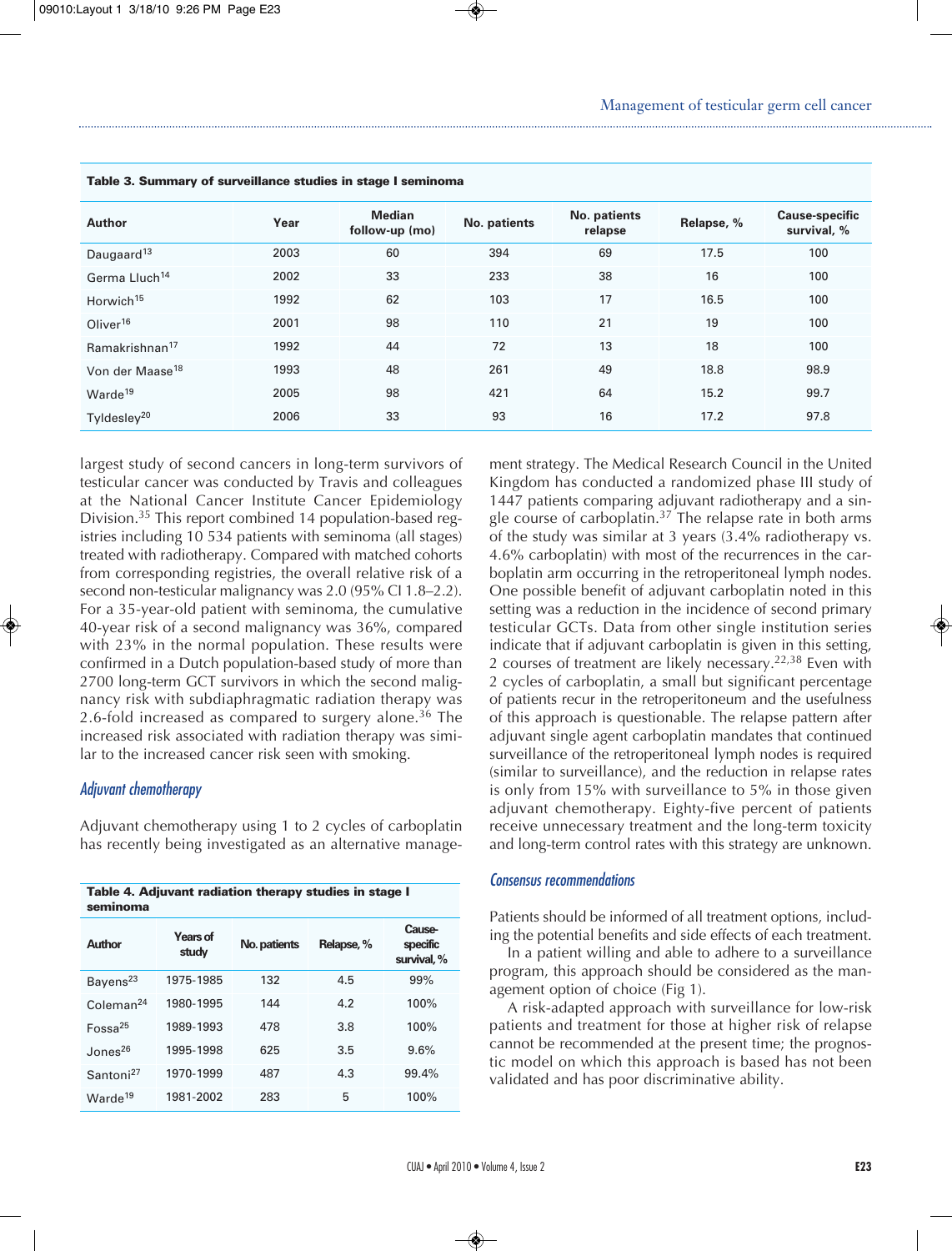

*Fig 1.* Schema for the management of stage I seminoma.

When adjuvant therapy is chosen:

- 1. Radiation therapy remains the preferred option for patients.
- 2. Adjuvant chemotherapy using single-agent carboplatin is an option but requires continuing CT imaging.

#### Stage II seminoma

In stage IIA seminoma, radiation therapy is the preferred treatment over chemotherapy if there are no contraindications. Radiation therapy is given to the paraaortic and ipsilateral pelvic nodes and with doses in the range of 30 Gy to 35 Gy, the 5-year relapse free-rate is in excess of 90% in most modern series. In stage IIB disease, depending on the bulk of disease and location of lymph nodes, radiation therapy or chemotherapy (etoposide and cisplatin [EP]  $\times$  4 cycles or bleomycin, etoposide and cisplatin [BEP] × 3 cycles) can be used. The relapse-free rate with radiation therapy is close to 90% and most relapses are cured with salvage chemotherapy. With primary chemotherapy, there are very few relapses and the overall disease-specific survival is close to 100% whichever management approach is adopted.

A CT scan of the abdomen and pelvis should be performed about 3 months after treatment to monitor response to therapy. Repeated imaging should be performed at 3 to 6 monthly intervals until there is complete regression of disease.

Stage IIC disease should be managed by primary chemotherapy (same as good-risk metastatic nonseminomas) as the relapse rate with radiation therapy approaches 50% in most series, and not all patients can be salvaged with chemotherapy.

#### *Consensus recommendations*

In stage IIA disease, radiation therapy should be considered standard treatment if there are no contraindications. Otherwise, chemotherapy is an option.

In stage IIB disease, chemotherapy or RT are reasonable treatment approaches.

In stage IIC disease, chemotherapy should be considered the standard treatment approach.

# **3. Management of stage I testicular nonseminoma**

Testicular cancer is classified as nonseminoma if, histologically, the tumour contains any component of embryonal carcinoma, yolk sac tumour, choriocarcinoma, or immature teratoma. Patients with histologically pure seminoma but elevated serum AFP or markedly elevated HCG levels may also be considered to have nonseminoma. Patients are considered to have clinical stage I disease after radical orchiectomy when imaging investigations (including CT abdomen and pelvis, chest) and serum tumour markers (i.e., AFP, HCG, LDH) are normal. Pathological stage I disease is similarly defined except that the men have also had a pathologically negative retroperitoneal lymphadenectomy (RPLND). If lymph node metastases are present and completely excised, the patient is considered to have pathological stage II (PS II) disease. While most patients with clinical stage I nonseminoma germ cell tumour (NSGCT) are cured with orchiectomy, about 20% to 30% will experience recurrence and require additional treatment for cure.

Historically, RPLND has been used for both staging and therapeutic purposes, with patients with PS II disease often being given adjuvant chemotherapy. However, with the emergence of highly effective cisplatin-based chemotherapy, the necessity of RPLND has been questioned, and active surveillance (with treatment held in reserve for those who relapse) or adjuvant chemotherapy have become the preferred management options for clinical stage (CS) I patients. It is generally agreed that all approaches ultimately result in similar cancer cure rates, approaching 100% in most series.

# **Surveillance**

Eleven non-randomized trials of surveillance were identified in a recent systematic review of the literature.<sup>39-48</sup> A total of 1768 patients were evaluated and with a median follow-up range of 19.5 to 76 months, 378 recurrences were reported (21.4%). Across the studies, 13 deaths from testicular cancer were reported, along with 7 other deaths. One of those deaths was due to treatment toxicity during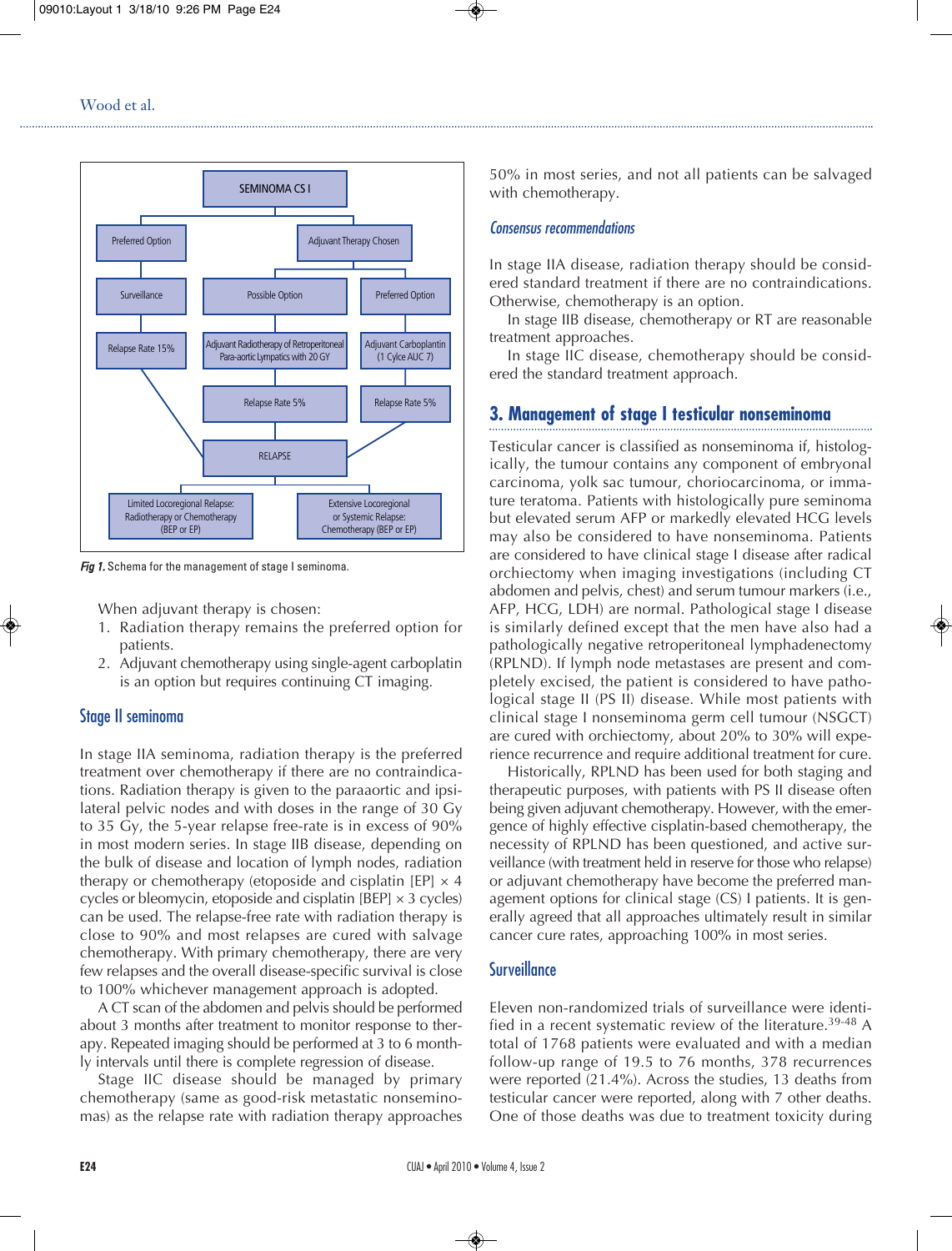◈

# Management of testicular germ cell cancer

# **Table 5. Summary of surveillance studies in stage I nonseminoma**

| Author (publication year)<br>Site                                                                                                  | <b>Years of</b><br>study | No.<br>patients | <b>Median</b><br>follow-up (mo) | Relapses,<br>no. (%) | Deaths,<br>no. (%) | <b>DSS</b> |
|------------------------------------------------------------------------------------------------------------------------------------|--------------------------|-----------------|---------------------------------|----------------------|--------------------|------------|
| Sturgeon [personal communication]<br>(2008) Princess Margaret Hospital, Toronto                                                    | 1981-2005                | 371             | 76                              | 104 (28%)            | 3(1%)              | 99%        |
| Divrik (2006) <sup>49</sup><br>Ankara                                                                                              | 1993-2005                | 211             | 75                              | 66 (31%)             | 5(2%)              | 98%        |
| Daugaard (2003) <sup>13</sup><br>Copenhagen                                                                                        | 1984-2001                | 301             | 60                              | 86 (29%)             | $0(0\%)$           | 99%        |
| Roeleveld (2001) <sup>50</sup><br>Amsterdam                                                                                        | 1982-1994                | 90              | 97                              | 23 (26%)             | $1(1\%)$           | 99%        |
| Alexandre (2001) <sup>51</sup><br>France                                                                                           | 1984-1996                | 88              | 52                              | 24 (27%)             | $1(1\%)$           | 98%        |
| Francis (2000), Londo <sup>52</sup>                                                                                                | 1979-1996                | 183             | 70                              | 52 (28%)             | 2(1%)              | 99%        |
| Sogani (1998) <sup>53</sup><br>Memorial Sloan-Kettering Cancer Center, NY                                                          | 1979-1987                | 105             | 136                             | 27 (26%)             | 3(3%)              | 97%        |
| Colls (1999) <sup>46</sup><br>New Zealand                                                                                          | 1980-1997                | 248             | 53                              | 70 (28%)             | 4(2%)              | 98%        |
| Hao (1998) <sup>54</sup><br>Tom Baker Cancer Centre, Calgary                                                                       | 1980-1994                | 76              | 49                              | 28 (37%)             | 2(3%)              | 97%        |
| Boyer (1997) <sup>55</sup><br>Australia                                                                                            | 1982-1995                | 77              | 58                              | 27 (35%)             | 2(3%)              | 97%        |
| Nicolai (1995) <sup>56</sup><br>Milan                                                                                              | 1981-1984                | 85              | 132                             | 25 (29%)             | 3(4%)              | 96%        |
| Gels (1995) <sup>57</sup><br>Groningen                                                                                             | 1982-1992                | 154             | 84                              | 42 (27%)             | 2(1%)              | 99%        |
| Ondrus and Hornak (1994) <sup>58</sup><br>Slovak Republic                                                                          | 1984-1993                | 80              | 83                              | 29 (36%)             | 4(5%)              | 95%        |
| Read (1992) <sup>45</sup><br>United Kingdon, <sup>17</sup> Denmark <sup>1</sup>                                                    | 1984-1987                | 373             | 60                              | 100 (27%)            | 5(1%)              | 98%        |
| Freedman (1987) <sup>59</sup><br>United Kingdom multicentre                                                                        | 1979-1983                | 259             | 30                              | 70 (27%)             | 3(1%)              | 98%        |
| Pooled data                                                                                                                        | 1979-2005                | 2701            | 30-136                          | 773 (28.6%)          | 40 (1.5%)          |            |
| Maroto* (2005) <sup>60</sup><br>Spanish Germ Cell Group                                                                            | 1994-2004                | 358             | 40                              | 71 (20%)             | $5(1.4\%)$         | 95%        |
| Amato* (2004) <sup>61</sup><br>M.D. Anderson Cancer Center, Houston                                                                | 1993-1999                | 23              | 38                              | 3(13%)               | $0(0\%)$           | 100%       |
| Ondrus* (1998) <sup>62</sup><br>Slovak Republic                                                                                    | 1992-1997                | 49              | 37                              | 7(14.3%)             | $0(0\%)$           | 100%       |
| Klepp* (1997) <sup>48</sup><br>Sweden-Norway (Swedish-Norwegian<br><b>Testicular Cancer Project)</b>                               | 1990-1994                | 106             | 40                              | 23 (22%)             | $0(0\%)$           | 100%       |
| Pont* (1990) <sup>47</sup><br>Vienna                                                                                               | 1985-1989                | 22              | 30                              | $1(4.5\%)$           | 0(%)               | 100%       |
| Rorth** (1991) <sup>63</sup><br>Danish Testicular Cancer Study Group                                                               | 1980-1984                | 77              | 64                              | 23 (30%)             | $0(0\%)$           | 100%       |
| *= indicates single arm of a risk-adapted study; ** = indicates single arm of a randomized trial; DSS = disease-specific survival. |                          |                 |                                 |                      |                    |            |

◈

CUAJ • April 2010 • Volume 4, Issue 2 **E25**

◈

 $\bigcirc$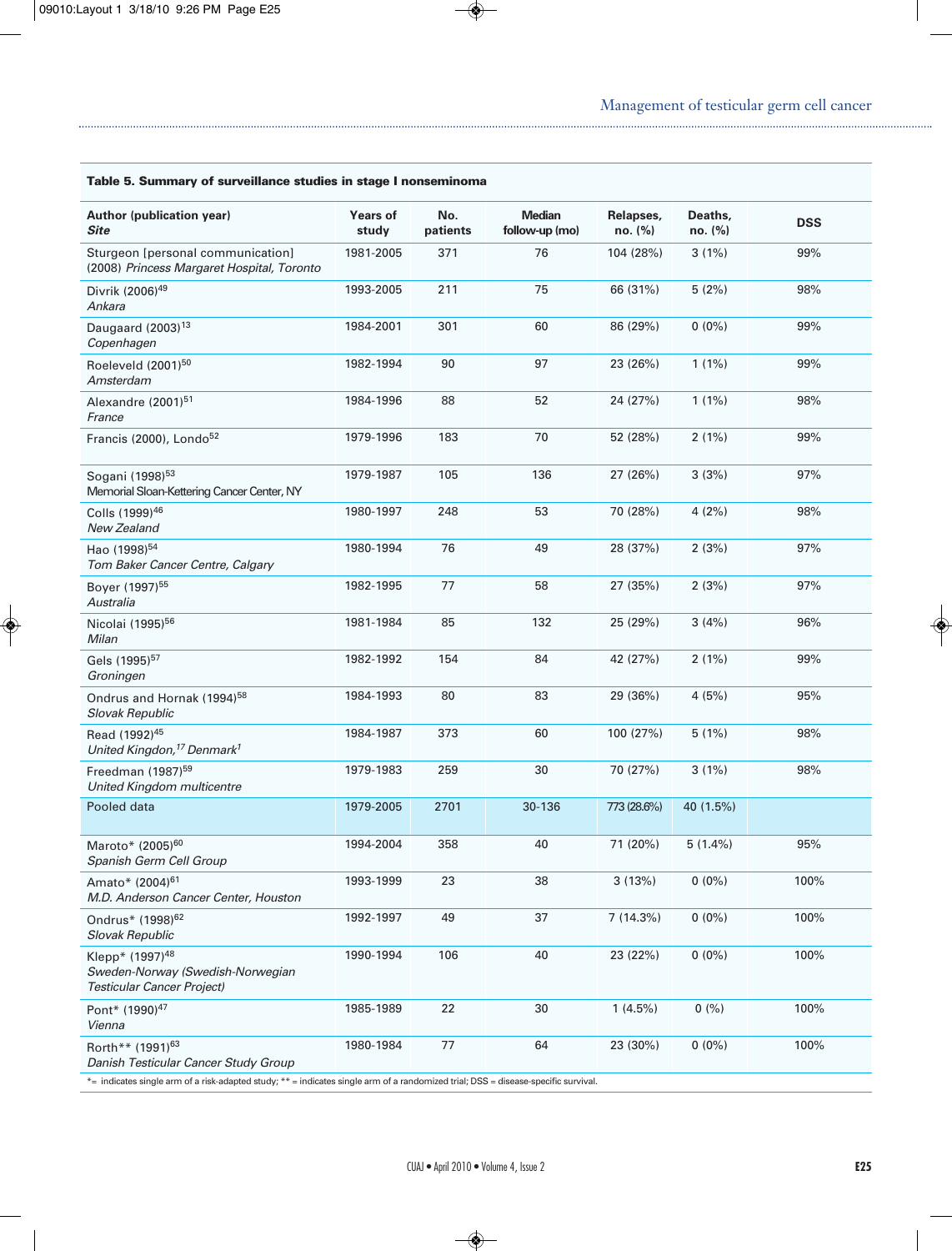

*Fig 2.* Schema for the management of stage I nonseminoma.

salvage treatment. The survival outcomes are summarized in Table 5. 13,45-63 The presence of microscopic vascular or lymphatic invasion in the primary tumour is the most important factor predicting relapse and the presence or absence of this factor has been used to divide patients: those with high-risk disease (a third of the cases) who have about a 50% risk of relapse, and those with low-risk disease who have about a 15% to 20% risk of relapse.<sup>45</sup>

#### Retroperiteonal lymph node dissection

Two non-randomized studies of adjuvant RPLND in the management of stage I NSGCT were identified in a recent systematic review of the literature.<sup>39,48,64</sup> Across these studies, 344 patients were followed for a median time ranging from 21 to 40 months, and a total of 41 recurrences were found. There was 1 death from testicular cancer and 1 other death from unrelated causes. In addition, Albers and colleagues recently reported the results of a randomized clinical trial (RCT) comparing 1 course of BEP versus RPLND in 382 patients with CS I RPLND (all risk groups). <sup>65</sup> In the 173 patients who received RPLND, 18.5% had stage II disease at surgery and these patients were given 2 courses of BEP. In those patients treated with adjuvant chemotherapy, no relapses were observed. In patients managed with RPLND alone, 13 recurrences were observed, 7 of which occurred in the retroperitoneum. Outcomes from published studies are shown in Table 6. 48,64-70

# Adjuvant chemotherapy

One RCT and 7 non-randomized studies with 10 treatment arms (total 873 evaluable patients) were identified in a recent meta-analysis. 39,48,65,71-75 Because the RCT compared adjuvant chemotherapy to RPLND, only the chemotherapy arm was included in the meta-analysis. Although the follow-up times of the included studies varied, all had sufficient follow-up that almost all recurrences that would occur among these patients were included. Across the 8 studies, 23 recurrences were reported, corresponding to an overall estimated recurrence rate of 3.8% (95% CI, 2.6% to 5.5%; *p* = 0.42; I2=2.6%). For patients treated with BEP or cisplatin, vinblastine, and bleomycin (PVB), the estimated recurrence rates were 3.9% (95% CI, 1.6% to 9%), 3.9% (95% CI, 2.1% to 7%), and 7.2% (95% CI, 2.1% to 22.1%) for 1, 2, and 3 cycles of adjuvant chemotherapy, respectively. Two recurrences with 2 cycles of BEP or PVB and 1 with 3 cycles of BEP were pure mature teratoma. In the randomized trial by Albers and colleagues, one course BEP versus RPLND, the two-year recurrence-free survival was 99.46%. <sup>65</sup> The results of the studies are summarized in Table 7. 65,71,74-81

#### *Consensus recommendations*

Patients should be informed of all treatment options, including the potential benefits and side effects of each treatment.

In a patient willing and able to adhere to a surveillance program, for all risk groups, surveillance should be considered as the management option of choice (Fig 2).

Some experts involved in the development of these recommendations suggested that RPLND may be a useful option for patients at high risk of relapse. It was agreed that there is currently not enough evidence from prospective trials to support or refute this position. Patients who undergo RPLND should have their surgery performed by surgeons who are experienced with the procedure. Otherwise, RPLND should be offered in the context of a clinical trial.

For patients who prefer immediate treatment or who are unsuitable for primary surveillance, adjuvant chemotherapy with 2 cycles of BEP is recommended, although RPLND remains an option.

# **4. Stage IIA/IIB testicular nonseminoma**

The cure rate for CS IIA and IIB nonseminoma is close to 98%. Three treatment options have been used in the past: primary RPLND alone, primary RPLND with adjuvant chemotherapy and primary chemotherapy followed by residual tumour resection. Primary RPLND alone has been demonstrated in high relapse rates with 30% for patients with stage IIA and 50% for patients with stage IIB disease. $82-85$  Primary RPLND followed by adjuvant chemotherapy with two cycles of BEP exposes all patients to two different treatment modalities including surgery-related complications, such as retrograde ejaculation. Primary chemotherapy with three cycles of BEP or, if contraindications for bleomycin, 4 cycles of etoposide and cisplatin (EP) induce a complete remission in 83% to 91% of patients with clinical stage IIA and in 61% to 87% of patients with clinical stage IIB.<sup>86,87</sup> Most of these patients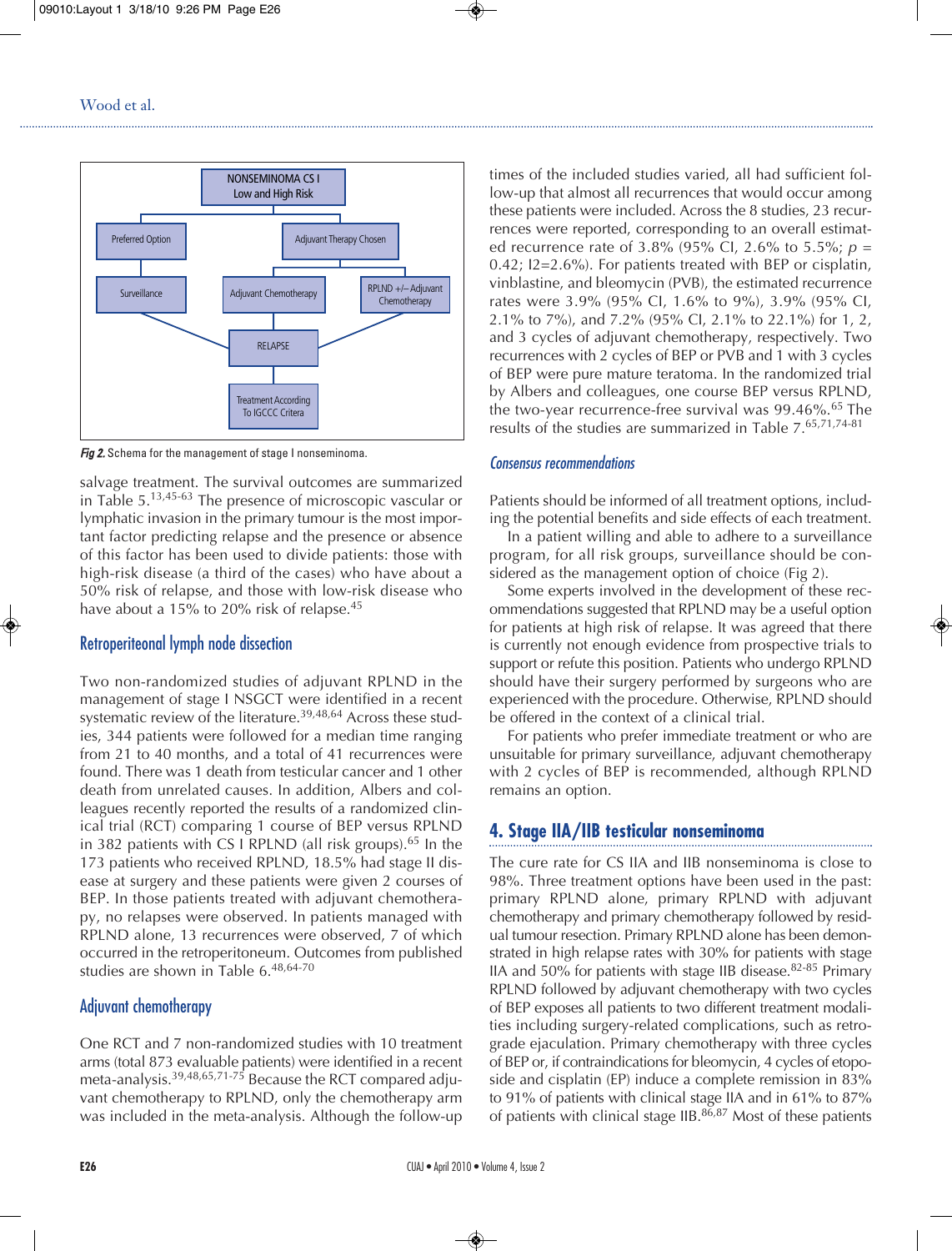| Table 6. Adjuvant RPLND in the management of stage I nonseminoma                |                          |                                    |                 |                  |                           |                            |                                                   |                                              |
|---------------------------------------------------------------------------------|--------------------------|------------------------------------|-----------------|------------------|---------------------------|----------------------------|---------------------------------------------------|----------------------------------------------|
| Author (publication year)<br><b>Site</b>                                        | <b>Years of</b><br>study | <b>Patients</b><br>CS <sub>I</sub> | <b>PS I</b> (%) | <b>PS II (%)</b> | Relapse<br><b>PS I, %</b> | Relapse<br><b>PS II, %</b> | <b>Adjuvant</b><br>chemotherapy,<br>$\frac{9}{0}$ | No. patients<br>dead of testis<br>cancer (%) |
| Donohue (1993) <sup>66</sup><br>Indiana                                         | 1979-1989                | 378                                | 266 (70)        | 112<br>(30)      | 12%                       | 34%                        | 13%                                               | $3(0.8\%)$                                   |
| Sweeney (2000) <sup>67</sup><br>Indiana                                         | 1990-1995                | 292                                | 226 (77)        | 66 (22)          | 10%                       | 22%                        | 12%                                               | $1(0.3\%)$                                   |
| Nicolai (2004) <sup>68</sup><br>Milan                                           | 1985-1995                | 322                                | 262 (80)        | 60 (20)          | <b>NR</b>                 | 27%                        | <b>NR</b>                                         | $4(1.2\%)$                                   |
| Stephenson (2005) <sup>69</sup><br><b>MSKCC, NYC</b>                            | 1989-2002                | 297                                | 214 (72)        | 83 (28)          | 6%                        | 19%                        | 15%                                               | $1(0.3\%)$                                   |
| Spermon (2002) <sup>193</sup><br>Nijmegen                                       | 1982-1994                | 101                                | 70 (69)         | 31(31)           | 10%                       | 0%                         | 31%                                               | $1(1.0\%)$                                   |
| Weissbach (1990) <sup>64</sup><br><b>TTSG Bonn</b>                              | 1982-1987                | (CS <sub>1</sub> )<br>NR)          | 229             | <b>NR</b>        | 17%                       | <b>NR</b>                  | <b>NR</b>                                         | 2                                            |
| Klepp* (1997) <sup>48</sup><br><b>SWENOTECA</b>                                 | 1990-1994                | 99                                 | 85 (86)         | 14(14)           | 18%                       | 0%                         | 14%                                               | $0(0\%)$                                     |
| Albers** (2008) <sup>65</sup><br>German Testicular Cancer<br><b>Study Group</b> | 1996-2005                | 173                                | 141 (82)        | 32(18)           | 9%                        | 0%                         | 18%                                               | $0(0\%)$                                     |

CS = clinical stage; PS = pathological stage; NR = not reported; MSKCC, NYC = Memorial Sloan-Kettering Cancer Center, New York City; TTSG = Testicular Tumour Study Group; \* = indicates single arm of a risk-adapted study; \*\* = indicates single arm of a randomized trial; SWENOTECA = Swedish-Norwegian Testicular Cancer Project.

can be spared a residual tumour resection and the associated morbidities, such as loss of ejaculation. In addition, relapse rates after primary chemotherapy are low with 4% to 9% for clinical stage IIA and 11% to 15% for clinical stage IIB disease.<sup>86,87</sup> Patients with elevated serum tumour AFP, HCG or LDH and/or CS IIB are therefore treated with primary chemotherapy according to the algorithms for patients with advanced disease, according to International Germ Cell Cancer Collaborative Group (IGCCCG) recommendations.<sup>10,69,88</sup>

Patients without marker elevations but with retroperitoneal lymph nodes 1 to 2 cm, suspected to be CS IIA, represent a particular problem. Differential diagnosis in these patients includes benign lymph node enlargement but also teratoma or active germ cell cancer. None of the currently used imaging methods including positron emission tomography (PET) scanning and magnetic resonance imaging (MRI) can reliably identify patients with metastases. Three options can be considered for these patients: RPLND, surveillance or primary chemotherapy. With RPLND, the pathological stage can be verified immediately, although 10% to 40% of patients will have non-malignant histology and PS I disease. 69,87,89 If surveillance is chosen, follow-up imaging after 6 weeks is indicated to document whether the lesion grows, remains stable or shrinks. A shrinking lesion is likely to be not of malignant origin and should be further observed. A stable or growing lesion indicates either teratoma or undifferentiated malignant tumour. If the lesion grows slowly and without corresponding increase of the tumour markers, RPLND should be performed by an experienced surgeon because of suspected teratoma. Patients with a rapidly growing lesion and/or a concomitant increase of the tumour, markers should not be resected but treated with primary BEP chemotherapy according to the treatment algorithm for patients with metastatic disease and IGCCCG recommendations. 90-92

When RPLND is performed this should be done using a full template nerve-sparing technique.<sup>69</sup>

Further options after RPLND are surveillance or adjuvant chemotherapy. For patients with PS IIA and B, the risk of recurrence is 30% and 50%, respectively, with surveillance only.<sup>82,85,87,93-95</sup> Relapses occur almost exclusively outside the retroperitoneum. Adjuvant chemotherapy with 2 cycles of BEP in all PS IIA/B patients after RPLND reduces this risk of recurrence to about 0 to 7%.<sup>82,87</sup> Yet, adjuvant chemotherapy represents an overtreatment in 50% to 70% of radically operated PS IIA/B patients with the resulting treatment-related toxicity and possible late sequelae.

## *Consensus recommendations*

Patients with CS IIA marker positive disease and IIB regardless of marker state should be managed with primary chemotherapy.

Patients with IIA disease without marker elevation can be managed by: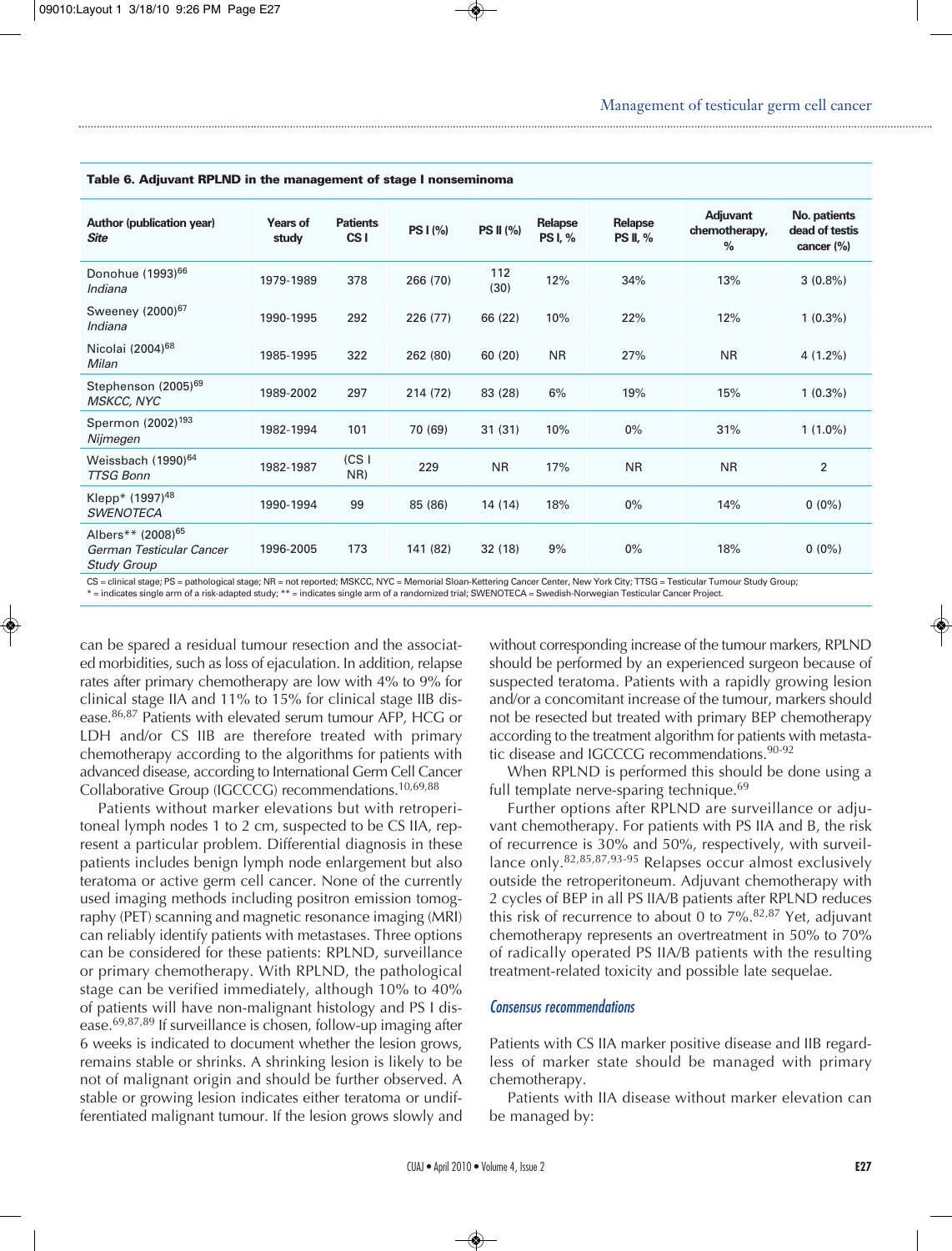| Table 7. Adjuvant chemotherapy for stage I nonseminoma germ cell tumour (selected studies) |                                                                                 |                                                      |                                  |                                 |                 |  |  |  |  |
|--------------------------------------------------------------------------------------------|---------------------------------------------------------------------------------|------------------------------------------------------|----------------------------------|---------------------------------|-----------------|--|--|--|--|
| Author<br>(publication year)                                                               | No.<br>patients                                                                 | <b>Risk</b><br>factors                               | Regimen                          | <b>Median</b><br>follow-up (mo) | <b>Relapses</b> |  |  |  |  |
|                                                                                            | Adjuvant chemotherapy with 2 cycles of cisplatin-based combination chemotherapy |                                                      |                                  |                                 |                 |  |  |  |  |
| Oliver et al (1992) <sup>76</sup>                                                          | 22                                                                              | EC, VI, no yolk sac<br>tumour                        | EBC 3i $\times$ 2                | 43                              | 1(5%)           |  |  |  |  |
| Madej et al. (1991) <sup>77</sup>                                                          | 30                                                                              | VI, LI, RT invasion,<br>involvement of<br>epidydimis | $PVB \times 3$                   | <b>NR</b>                       | $\mathbf 0$     |  |  |  |  |
| Pont et al. (1996) <sup>75</sup>                                                           | 29                                                                              | VI                                                   | $BEP \times 2$                   | 79                              | $2(6.9\%)$      |  |  |  |  |
| Cullen et al. (1996) <sup>74</sup>                                                         | 114                                                                             | EC, VI, no yolk sac<br>tumour                        | $BEP \times 2$                   | 48                              | 2(1.7%)         |  |  |  |  |
| Studer et al. (2000) <sup>78</sup>                                                         | 59                                                                              | EC, VI, capsule<br>penetration                       | PVB or BEP $\times$ 2            | 93                              | 2(3%)           |  |  |  |  |
| Chevreau et al.<br>$(2004)^{79}$                                                           | 40                                                                              | VI, EC                                               | $BEP \times 2$                   | 113                             | 0               |  |  |  |  |
| Dearnaley et al.<br>$(2005)^{71}$                                                          | 115                                                                             | EC, VI, no yolk sac<br>tumour                        | $BOP \times 2$                   | 70                              | 2(1.7%)         |  |  |  |  |
|                                                                                            | Adjuvant chemotherapy with 1 cycle of BEP (experimental)                        |                                                      |                                  |                                 |                 |  |  |  |  |
| Gilbert et al. (2006) <sup>80</sup>                                                        | 22                                                                              | VI, EC, LI, no Yolk<br>sac tumour                    | $BEP \times 1$<br>$CEB \times 1$ | 122                             | 0               |  |  |  |  |
| Albers et al. (2008) <sup>65</sup>                                                         | 191                                                                             | VI                                                   | $BEP \times 1$                   | 56                              | 2(1%)           |  |  |  |  |
| Westermann et al.<br>$(2008)^{81}$                                                         | 40                                                                              | VI, LI, EC                                           | $BEP \times 1$                   | 99                              | 1(2.5%)         |  |  |  |  |

 $EC =$  embryonal component; VI = vascular invasion; LI = lymphatic invasion; RT = rete testes; NR = not reported; EBC = etoposide, bleomycin, and carboplatin; PVB = cisplatin [Platinol-AQ], vinblastine, bleomycin; BEP = bleomycin, etoposide, platinum; BOP = bleomycin, vincristine, cisplatin; CEB = carboplatin, etoposide and bleomycin.

- 1. RPLND with consideration of adjuvant chemotherapy if node positive.
- 2. Surveillance with surgery for stable or growing lesions (if becomes marker positive use primary chemotherapy approach.

# **5. Treatment of advanced or metastatic disease**

Patients with advanced or metastatic GCTs should always be considered potentially curable. Survival outcomes appear to be better in specialized centres and this may be related to experience, case selection, volume, and/or the organization of multidisciplinary care. 4,11,96 Referral of all patients with advanced GCTs for consultation to a specialized centre is strongly recommended. Patients with advanced disease can be stratified into three prognostic groups using the IGCCC criteria (Table 2b).<sup>10</sup> Prognostic variables include histology (nonseminoma vs. seminoma), site of the primary testicular (retroperitoneal and other), presence or absence of non-pulmonary visceral metastases (brain, bone or liver) and degree of marker elevation (AFP, β-HCG and LDH).

Standard chemotherapy for all patients is BEP chemotherapy. 97-100 The efficacy of the 5-day schedule of BEP with etoposide 100 mg/m<sup>2</sup>/day and cisplatin 20 mg/m<sup>2</sup>/day for 5 days and bleomycin 30 IU weekly is of equivalent efficacy to the same drugs given on a 3-day schedule (etoposide 165 mg/m<sup>2</sup>/day given for 3 days, cisplatin 50 mg/m<sup>2</sup>/day given for 2 days, and bleomycin 30 IU weekly. <sup>99</sup> BEP given over 3 days, however, has increased short-term gastrointestinal toxicity and long-term ototoxicity. 99,101 Carboplatin should not be substituted for cisplatin due to inferior outcomes. 102,103 Thus, the original 5-day BEP regimen, therefore, is the preferred option for the management of advanced GCTs. Modifications in BEP to reduce toxicity or improve convenience should be avoided as they may also reduce efficacy. A summary of the randomized trials in advanced disease is shown in Table 8.

In patients with IGCCC "good" prognosis disease, 3 cycles of BEP should be given.<sup>97,98,104,105</sup> If there is a contraindication to bleomycin, 4 cycles of EP can be given, but has been associated with a nonstatistically significant but higher death rate in one RCT.<sup>100,106,107</sup>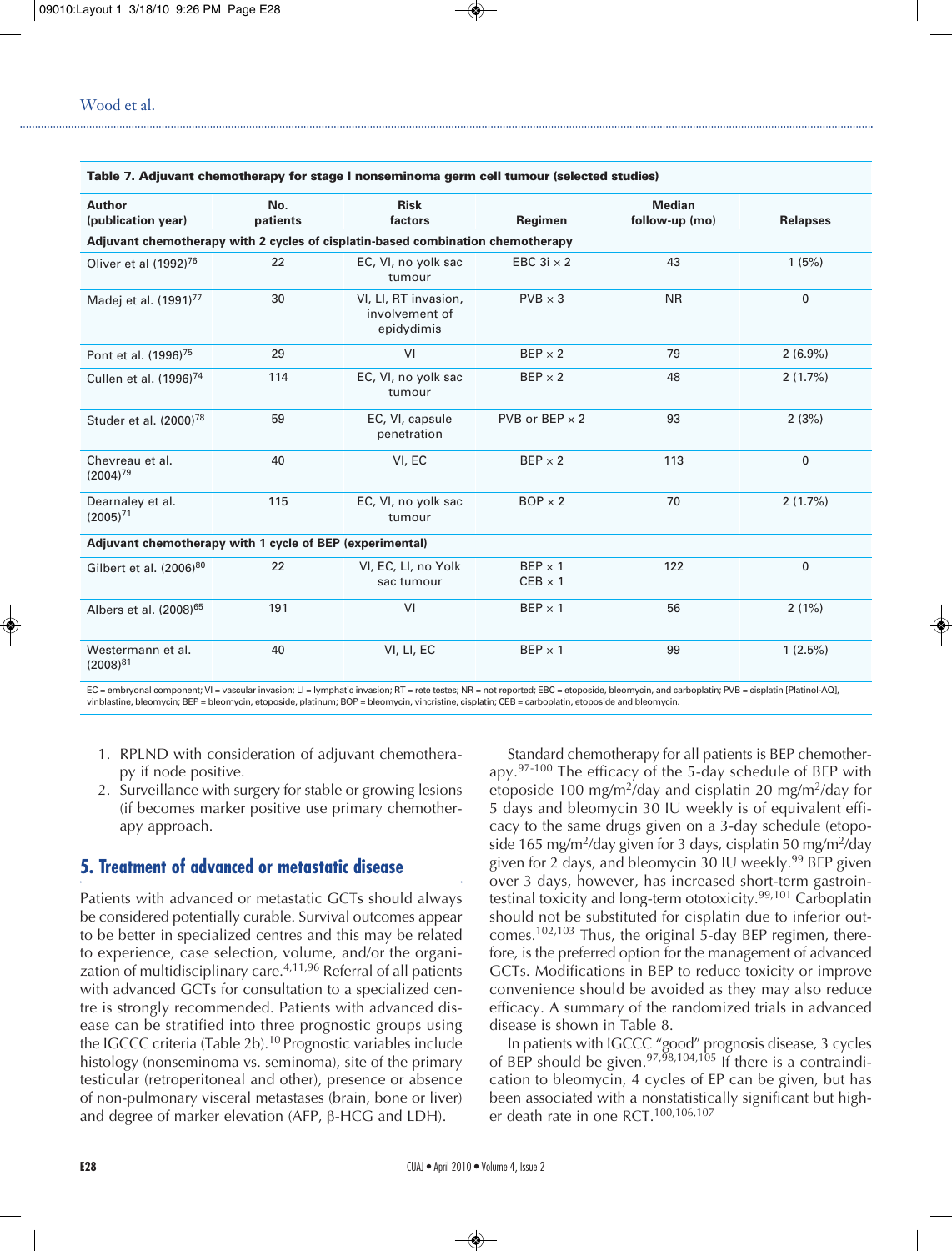In patients with IGCCC "intermediate" or "poor" prognosis disease, 4 cycles of the BEP are considered the standard therapy. 108,109 etoposide, ifosfamide and cisplatin (VIP) has been compared to BEP in this patient population and shows similar cancer outcomes but more genitourinary toxicity and myelosuppression and, thus, represents an alternative to BEP for patients with a contraindication to bleomycin or who develop pulmonary compromise while receiving BEP.<sup>110</sup> For "intermediate" or "poor" prognosis patients, there is no evidence to date that the use of highdose chemotherapy with autologous stem cell transplant is superior to standard BEP for 4 cycles.<sup>111,112</sup> When chemotherapy is given, it should be given without dose reductions at 21-day intervals. Only in exceptional circumstances should the chemotherapy be delayed or dose-reduced. Primary prophylaxis for complications of neutropenia with granulocyte-colony stimulating factor is generally not recommended as per the American Society of Clinical Oncology 2006 Evidence-Based Clinical Practice Guidelines. <sup>113</sup> In this guideline, primary prophylaxis is not recommended if the risk of febrile neutropenia is less than 20%; however, it can be considered in patients that are at high risk based on age, co-morbidities, disease characteristics and myelotoxicity of the regimen (i.e., ifosfamide-based chemotherapy). Secondary prophylaxis can be considered if there were infectious complications in the prior cycle and to maintain dense intensity. <sup>114</sup> Prophylactic antibiotic treatment has been shown to reduce febrile neutropenia during chemotherapy with no change in mortality and may be considered in some patients. 115,116

In patients with life-threatening "poor" prognosis disease, orchiectomy should not delay the initiation of curative therapy and can be performed at the end of therapy.<sup>117-120</sup> It is recommended that these patients be referred to specialized centres for optimal multidisciplinary management and supportive care.

## Monitoring during chemotherapy

During chemotherapy, monitoring tumour markers just prior to each treatment cycle is mandatory. If there is no tumour marker elevation prior to chemotherapy, radiological imaging should be performed after 2 cycles.

As long as tumour markers are declining, a full course of chemotherapy should be completed. If there is a slow tumour marker decline or stable tumour markers, earlier radiological restaging can be considered. If there is unequivocal tumour marker rise, even in the presence of radiological regression, a switch to salvage chemotherapy may be necessary. Patients in this setting, who have evidence of progressive disease with first-line chemotherapy, have a worse prognosis.<sup>121</sup>

If there is an expected tumour marker decline but the metastases are growing radiologically, growing teratoma

syndrome should be considered.<sup>92,122</sup> In most cases, the full course of chemotherapy should be completed and resection of the growing and residual masses should be done post-chemotherapy. Very rarely, rapid radiological progression in the setting of decreasing tumour marker decline is seen which would necessitate surgical resection prior to the completion of chemotherapy.

Post-chemotherapy, radiological restaging should be performed in all patients. If the expected tumour marker decline is seen, all residual masses should be treated appropriately. If the tumour markers plateau and are at a low level, they should be followed closely. If there is a persistent plateau or tumour marker decline, residual masses should be treated appropriately.

It is not uncommon for patients with a markedly elevated HCG prior to treatment to take longer for the HCG to normalize or plateau at the end of chemotherapy.<sup>123</sup>

## Post-chemotherapy residual masses: nonseminomatous germ cell tumours

In many patients who have completed chemotherapy and have normalized their tumour markers, residual masses are seen on repeat radiological imaging. Histology of residual masses after first-line chemotherapy will be necrosis in 40% to 50%, mature teratoma in 35% to 40% and viable cancer in 10% to 15%.<sup>124,125</sup> The incidence of viable cancer is likely even higher after salvage chemotherapy. 124,126 Some of the factors that have been found to predict for no viable tumour in the residual mass include: no teratoma in the primary tumour, pre-chemotherapy normal tumour markers, a small pre-chemotherapy mass, a large shrinkage of the mass with chemotherapy, and size of residual mass ≤ 10 mm.<sup>125,127,128</sup> To date, however, no imaging procedures, including PET scan, nor any one predictive factor or predictive model exists to reliably predict the histology of residual masses. 125,127-133

In patients with normal tumour markers and residual masses, the residual masses should be resected. Two areas of controversy exist, however, where the literature does not give clear answers: (1) what constitutes a "residual mass" and (2) the extent of surgical resection. No consensus could be reached on the first controversy. All Canadian genitourinary oncology specialists felt that a full discussion regarding the risks and benefits of surgery post-chemotherapy must be undertaken with all patients and individual factors, such as the risk of relapse, ability for follow-up, quality of life and patient preferences, must be taken in to account. All felt the radiological imaging had to be reviewed by experienced and knowledgeable radiologists, uro-oncologists and/or medical oncologists. All Canadian genitourinary oncology specialists thought any residual mass ≥1 cm should be resected. <sup>126</sup> Some thought that any residual mass should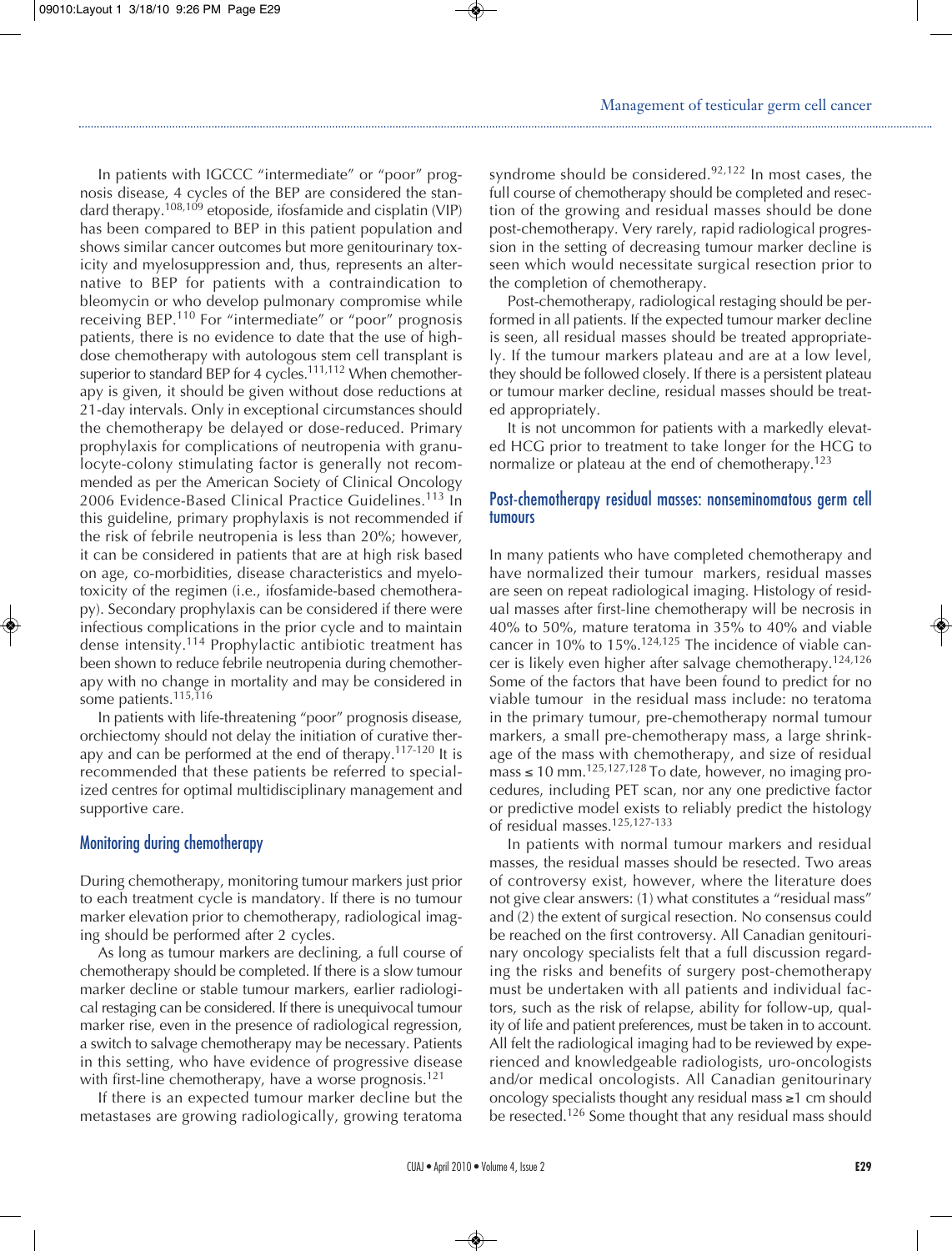|                                         |      | Table 8. Summary of randomized studies in advanced germ cell tumours |              |                                              |                                                                            |  |  |  |  |
|-----------------------------------------|------|----------------------------------------------------------------------|--------------|----------------------------------------------|----------------------------------------------------------------------------|--|--|--|--|
| <b>Author</b>                           | Year | <b>Risk stratification</b>                                           | No. patients | <b>Treatment</b>                             | <b>Results</b>                                                             |  |  |  |  |
| <b>Good-risk patients</b>               |      |                                                                      |              |                                              |                                                                            |  |  |  |  |
| Bosl <sup>106</sup>                     | 1988 | <b>MSKCC</b>                                                         | 164          | $EP \times 4$<br>VABcCy $\times$ 4           | No difference<br>EP less toxic                                             |  |  |  |  |
| Einhorn <sup>98</sup>                   | 1989 | Indiana                                                              | 184          | $BEP \times 3$<br>$BEP \times 4$             | No difference<br>BEP $\times$ 3 less toxic                                 |  |  |  |  |
| de Wit <sup>99</sup>                    | 2001 | MRC/EORTC                                                            | 812          | $BEP \times 3$<br>$BEP \times 4$             | No difference<br>$BEP \times 3$ less toxic<br>5 days less toxic vs. 3 days |  |  |  |  |
| Culine <sup>100</sup>                   | 2007 | <b>Institut Gustave</b><br>Roussy                                    | 262          | $BEP \times 3$<br>$EP \times 4$              | <b>Equivalent RR</b><br>Survival underpowered                              |  |  |  |  |
| Role of bleomycin in good-risk patients |      |                                                                      |              |                                              |                                                                            |  |  |  |  |
| Levi <sup>194</sup>                     | 1993 | AGCTG                                                                | 218          | <b>PVP</b><br><b>VP</b>                      | Equivalent RR but less<br>cancer deaths with PVB                           |  |  |  |  |
| Loehrer <sup>105</sup>                  | 1995 | Indiana                                                              | 171          | $BEP \times 3$<br>$EP \times 3$              | $BEP \times 3$ superior                                                    |  |  |  |  |
| de Wit <sup>195</sup>                   | 1997 | <b>IGCCC</b>                                                         | 395          | BE360P × 4<br>E360P $\times$ 4               | $BE_{360}P \times 4$ superior                                              |  |  |  |  |
| Culine <sup>100</sup>                   | 2007 | <b>Institut Gustave</b><br>Roussy                                    | 262          | $BEP \times 3$<br>$EP \times 4$              | <b>Equivalent RR</b><br>Survival underpowered                              |  |  |  |  |
| Role of carboplatin                     |      |                                                                      |              |                                              |                                                                            |  |  |  |  |
| Bajorin <sup>103</sup>                  | 1993 | <b>MSKCC Good</b><br><b>Risk</b>                                     | 265          | $EP \times 4$<br>$E$ Carbo $\times$ 4        | $EP \times 4$ superior                                                     |  |  |  |  |
| Horowich <sup>102</sup>                 | 1997 | <b>MRC/EORTC</b><br><b>Good Risk</b>                                 | 598          | $BE_{360}P \times 4$<br>$BE_{360}$ Carbo × 4 | BE360P $\times$ 4 superior                                                 |  |  |  |  |
| Intermediate and poor risk              |      |                                                                      |              |                                              |                                                                            |  |  |  |  |
| Nichols <sup>108</sup>                  | 1998 | Indiana Advanced<br>$=$ IGCCC -<br>intermediate and<br>poor)         | 304          | $BEP \times 4$<br>$VIP \times 4$             | No difference<br>$BEP \times 4$ less toxic                                 |  |  |  |  |
| de Wit <sup>110</sup>                   | 1998 | IGCCC (good,<br>intermediate,<br>poor)                               | 84           | $BEP \times 4$<br>$VIP \times 4$             | No difference (closed early)                                               |  |  |  |  |
| Droz <sup>112</sup>                     | 2007 | <b>IGCCC</b><br>(intermediate,<br>poor)                              | 114          | $PVeB \times 4$<br><b>HDCT</b>               | No difference                                                              |  |  |  |  |
| Motzer <sup>111</sup>                   | 2007 | <b>IGCCC</b><br>(intermediate,<br>poor)                              | 219          | $BEP \times 4$<br><b>HDCT</b>                | No difference                                                              |  |  |  |  |

BEP = bleomycin, etoposide, platinum; RR = response rate; MRC = Mediacl Research Council; EORTC = European Organization for Research and Treatment of Cancer;

AGCTG = Australasian Germ Cell Trial Group; IGCCC = International Germ Cell Consensus Classification; PVP = polyvinylpyrrolidone; VP = etoposide ; E Carbo = etoposide and carboplatin;

BE Carbo = bleomycin, etoposide and carboplatin; VIP = cisplatin; PVB = cisplatin [platinol-AQ], vinblastine, bleomycin.

be resected including those smaller than 1 cm.<sup>134</sup> A small minority felt that even patients with completely normal radiologically imaging should undergo RPLND to try to prevent late relapses. 135,136

If one were to decide on a RPLND, historically different options for the extent of resection have been recommended.

These include: (1) removal of the visible or palpable mass and then a limited RPLND, (2) a strategy guided by intraoperative findings such that if the frozen section showed teratoma or viable cancer, a full bilateral RPLND would be done and if only fibrosis or necrosis is seen, a limited RPLND would be performed, (3) a modified RPLND in selected patients,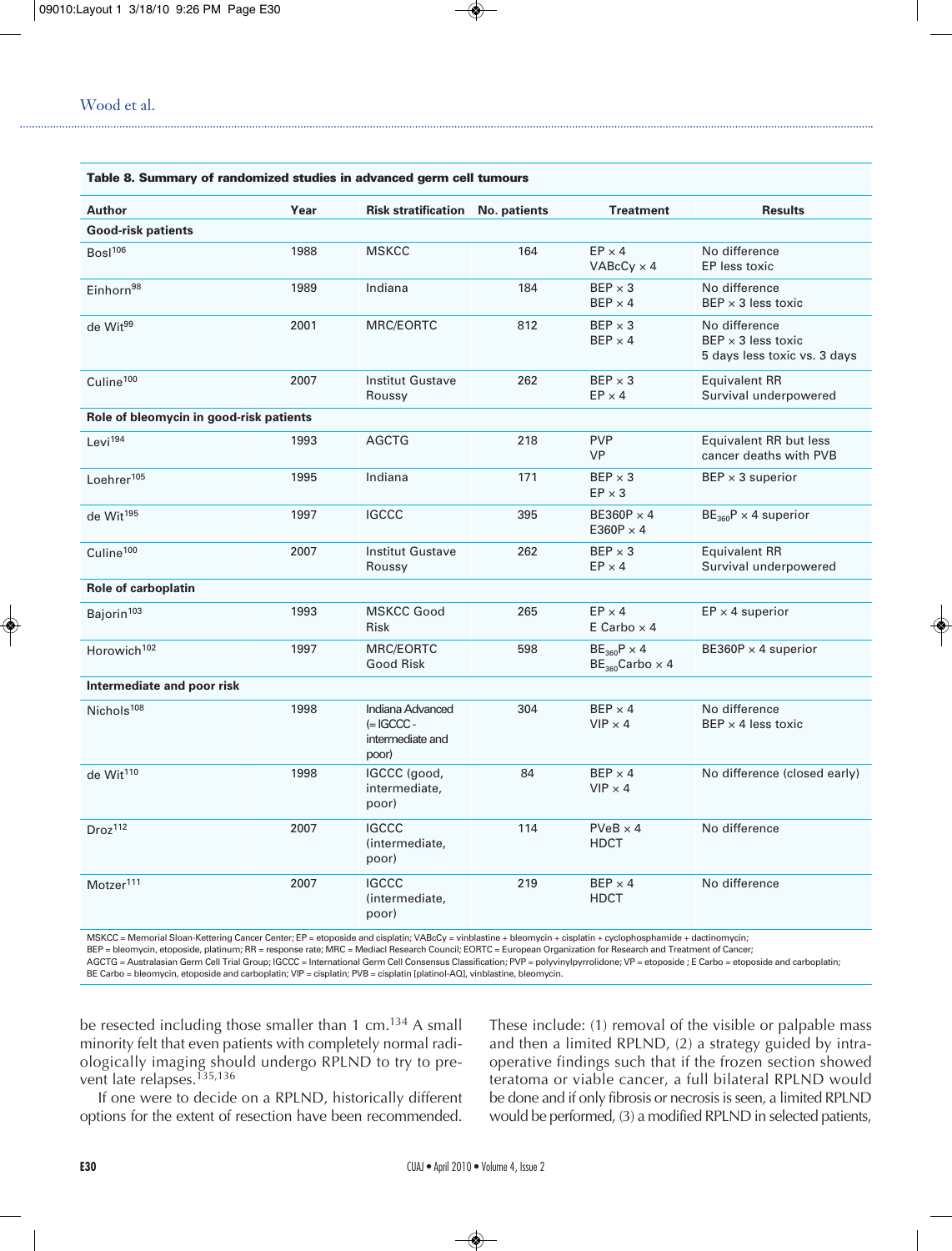(4) or a full bilateral RPLND in all patients.<sup>137-142</sup> Most Canadian genitourinary oncology specialists felt that in the setting of post-chemotherapy residual masses, a full bilateral RPLND should be done in most cases; however, this decision must be reviewed carefully in each individual patient.

If persistent retroperitoneal disease is present and the decision to perform a RPLND is made, surgery should be done 4 to 8 weeks after completing chemotherapy. Whatever the extent of surgery, complete resection of the residual masses impacts prognosis and every attempt at complete surgical resection must be made.<sup>126,132,143</sup> If technically possible, a nerve-sparing procedure should be done. Surgery should be performed by trained, experienced, expert uro-oncologists which may require referral to specialist centre. Perioperative and postoperative complications must also be minimized, especially pulmonary toxicity in patients who have received bleomycin. <sup>144</sup> Laparoscopic RPLND should not be considered a standard of care at the present time. 145-147

Resection of residual tumour outside the retroperitoneum should be considered on an individual basis. In most cases, the retroperitoneum should be operated on first. Concordance in the pathology between the retroperitoneum and other metastatic sites ranges from 50% to 89%. 148-152 Thus, if the histology in the resected residual retroperitoneal masses shows complete necrosis, both surveillance and resection of the remaining non-retroperitoneal residual lesions are acceptable options. If the histology in the resected residual retroperitoneal masses shows mature teratoma, resection of the remaining non-retroperitoneal masses should be done. If the histology in the resected residual retroperitoneal masses shows viable malignancy, salvage chemotherapy and/or further surgery may be options depending on the individual clinical scenario.

## Post-chemotherapy residual masses: seminoma

Post-chemotherapy residual masses in advanced seminoma are not uncommon and most do not have to be treated. In patients with residual masses ≥3 cm, an FDG-PET scan should be obtained to gain further information regarding the viability of the residual mass.<sup>153,154</sup> In patients with residual masses less than 3 cm, the likelihood of viable malignancy is low and thus surveillance is reasonable.<sup>155-157</sup> In patients with residual masses less than <3 cm, the use of FDG-PET scanning is optional. The PET scan should be done 4 to 12 weeks after day 21 of the last chemotherapy cycle.

If the PET scan is negative, no other active treatment is required and the patient can be surveyed. If the PET scan is positive, however, one must consider the possibility of viable disease. The Canadian consensus was that surgical resection is the management of choice.<sup>158,159</sup> Radiation therapy may be given in some cases although the overall benefit of radiotherapy may be minimal. <sup>160</sup> The advantages

of surgery include the ability to assess the response to chemotherapy, stage accurately and potentially provide cure. The disadvantage of surgery is the high frequency of desmoplastic reaction associated with seminoma which may make surgery more technically difficult and increase complication rates. <sup>161</sup> The extent of surgical resection in seminoma is usually a resection of the residual mass or multiple biopsies and does not usually include a full or modified RPLND.

## Consolidation chemotherapy after secondary surgery

If the pathology from completely resected residual masses shows necrosis or mature teratoma, no further treatment is required. When viable cancer is found, the role of further chemotherapy is not clear. One retrospective analysis showed an improvement in progression-free survival with adjuvant chemotherapy however no improvement in overall survival. <sup>162</sup> A second retrospective analysis also showed a longer disease-free interval in those patients who had viable cancer in their post-chemotherapy RPLND who received chemotherapy compared to those who did not. <sup>124</sup> There are no direct prospective data to help guide the decision.

#### Brain metastases

About 2% to 3% of patients with germ cell malignancy will present with brain metastases and up to 10% to 15% may develop it during the course of their illness. There are three patterns of presentations: (1) at the time of initial diagnosis in the presence of other systemic disease, (2) at relapse in the brain only, (3) at relapse including the brain and other sites of systemic disease.<sup>163,164</sup> Patients who present with brain metastases at their initial diagnosis have a survival probability in the range of 30%, whereas patients who develop brain metastases as one of multiple sites of relapse have a shorter survival.<sup>164</sup> The patients that appear to have the best outcome are those with isolated brain metastases at the time of recurrence; although this is a rare group. 25,165,166 The optimal sequence of chemotherapy, radiotherapy and surgery is not known and management should be performed on an individual basis. In a multivariate analysis, radiotherapy together with chemotherapy improved the overall prognosis of patients who present with brain metastases versus either treatment alone, which is different than another report showing no benefit from the addition of radiotherapy.<sup>25,166</sup> If the goal is cure, systemic chemotherapy should be used in all patients. It is not clear whether high-dose chemotherapy is of greater benefit to these patients.<sup>167</sup> The roles of secondary resection of a solitary residual mass in the brain and the use of brain radiotherapy are also unclear.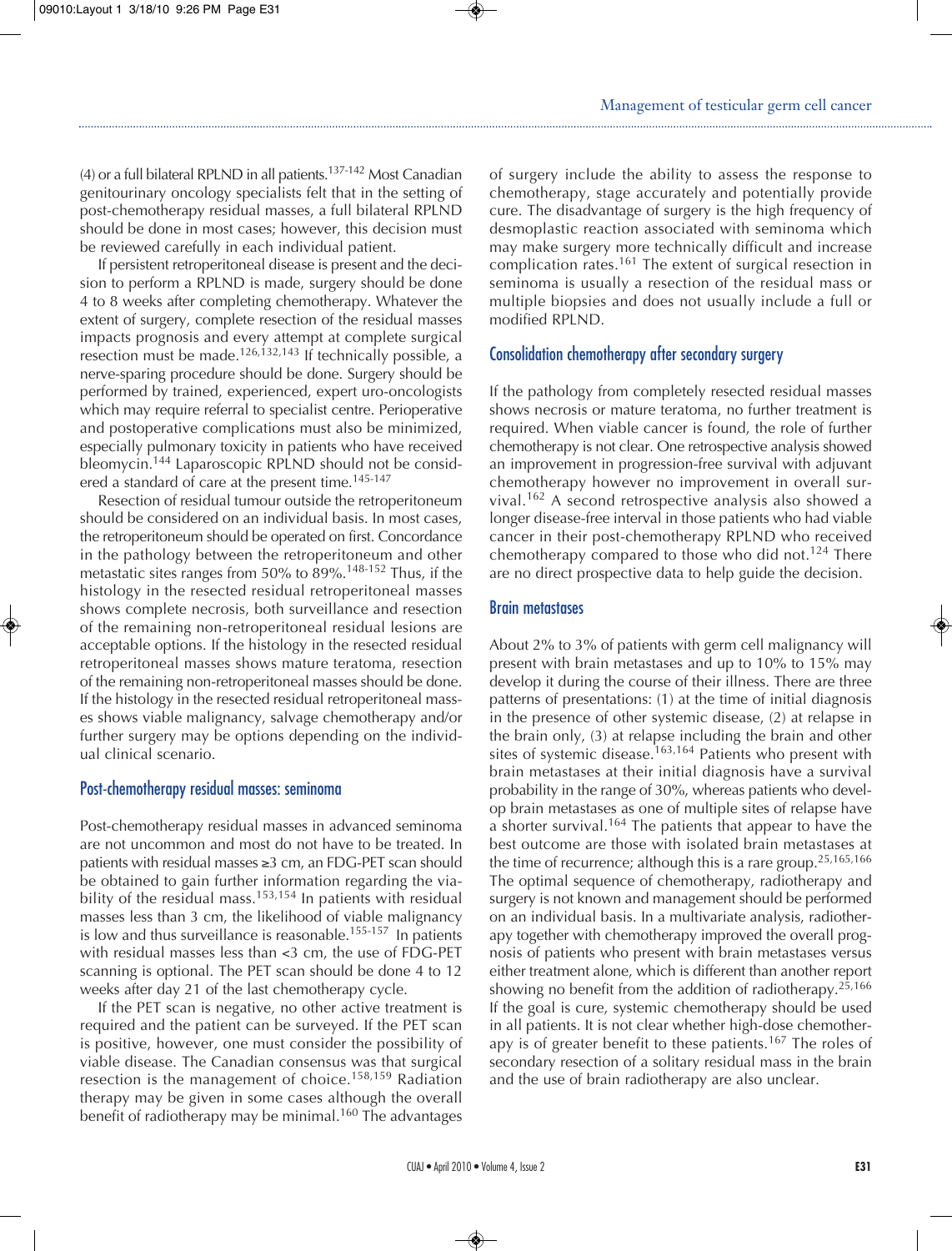#### Wood et al. . . . . . . . . . . . . . . . . . . .

#### *Consensus recommendations*

All patients with advanced GCT should be treated for cure and referral to specialized centre should be strongly considered.

Patients with IGCCC good-risk disease should receive 3 cycles of BEP.

Patients with IGCCC intermediate and poor-risk disease should receive 4 cycles of BEP.

During chemotherapy, patients need to be monitored on a regular basis with serial tumour marker estimation. Post-chemotherapy, all patients should have radiological restaging to determine if there are residual masses.

In NSGCT cases, post-chemotherapy residual masses greater than 1 cm should be resected.

No consensus could be reached on role of surgical resection of masses  $\leq$ 1 cm or where complete response is achieved.

If surgery performed for residual disease a full bilateral RPLND should be performed

Residual mass post-treatment seminoma:

- 1. Greater than 3 cm with PET scan positive: surgical resection.
- 2.  $\leq$ 3 cm or greater than 3 cm with PET scan negative: observe.

Patients with brain metastases should be managed in a specialized centre and may require multimodality treatment including surgical resection.

# **6. Treatment of relapsed and refractory disease**

Patients with GCTs who relapse represent a heterogeneous group of patients. Depending on the histology and initial presenting stage, patients may either relapse while on surveillance, post-radiation therapy, post-RPLND or postchemotherapy.

## Chemotherapy naïve

Nonseminoma patients may relapse while on surveillance or post primary RPLND for clinical stage I disease. Seminoma patients may relapse after adjuvant carboplatin chemotherapy, adjuvant radiation therapy or while on surveillance. Seminoma patients who relapse while on surveillance or after adjuvant carboplatin may be candidates for radiation therapy if the relapse is localized to the RPLN and if they meet the criteria for radiation therapy as per stage II seminoma.

All other patients should be risk stratified into by the IGCCCG criteria and treated accordingly with standard dose BEP. Seminoma patients who have previously received only radiation therapy have an excellent chance of cure with standard dosed cisplatin-based chemotherapy.<sup>168</sup>

# Relapse post-cisplatin-based chemotherapy

Patients who relapse after cisplatin-based chemotherapy can be treated with either further standard dose chemotherapy or consideration of high-dose chemotherapy (HDCT) and autologous stem cell transplantation (ASCT). In this patient population, prognostic factors have been identified that affect outcome. These are similar, but not identical to, those factors used to risk-stratify chemotherapy-naïve patients. These factors include: site of the primary cancer (gonadal better than non-gonadal); histology of the primary tumour (seminoma better than nonseminoma); response to firstline cisplatin-based chemotherapy (complete response or partial response marker negative better than partial response marker positive or progressive disease); progression-free interval after first-line chemotherapy (greater than 6 months better than less than 6 months); sites of metastatic disease prior to salvage treatment (lung or nodal better than other visceral sites of disease); and level of tumour markers at relapse (AFP <100/ng/mL, HCG <1000 u/L as opposed to higher than this).<sup>169-174</sup>

No data exits as to whether or not or how one could tailor the approach to treating relapsed patients based on these prognostic factors. However, consensus participants noted that many of the phase II trials of standard dose chemotherapy have largely been conducted in good-risk patients, making it difficult to extrapolate results to the poor risk population.

## Standard dose chemotherapy

Regimens of choice for standard dose salvage treatment include 4 cycles of either VIP, Vinblastine, ifosfamide and cisplatin (VeIP) or Paclitaxel, ifosfamide and cisplatin  $(TIP).$ <sup>170,171,173,175-179</sup> With these regimens, long-term disease control can be achieved in between 15% to 60% of patients. Given that no randomized trials exist comparing these chemotherapy combinations, no recommendation can be made as to which regimen is superior or should be used as the standard management. Most of the older data with VIP and VeIP is in all-risk patients and most of the newer data with TIP is in good-risk patients at relapse. Thus, it is less certain if the data in good-risk relapsed patients with TIP would be as useful in determining a regimen in the poorer risk population; however, it is not an unreasonable choice.

There has been one randomized trial of HDCT versus standard dose salvage chemotherapy in good-risk relapsed patients. This trial compared 4 cycles of cisplatin, ifosfamide and etoposide (or vinblastine) (PEI) compared to 3 cycles of PEI followed by high dose carboplatin, etoposide and cyclophosphamide and ASCT. This trial showed no advantage to HDCT in this group.<sup>174</sup>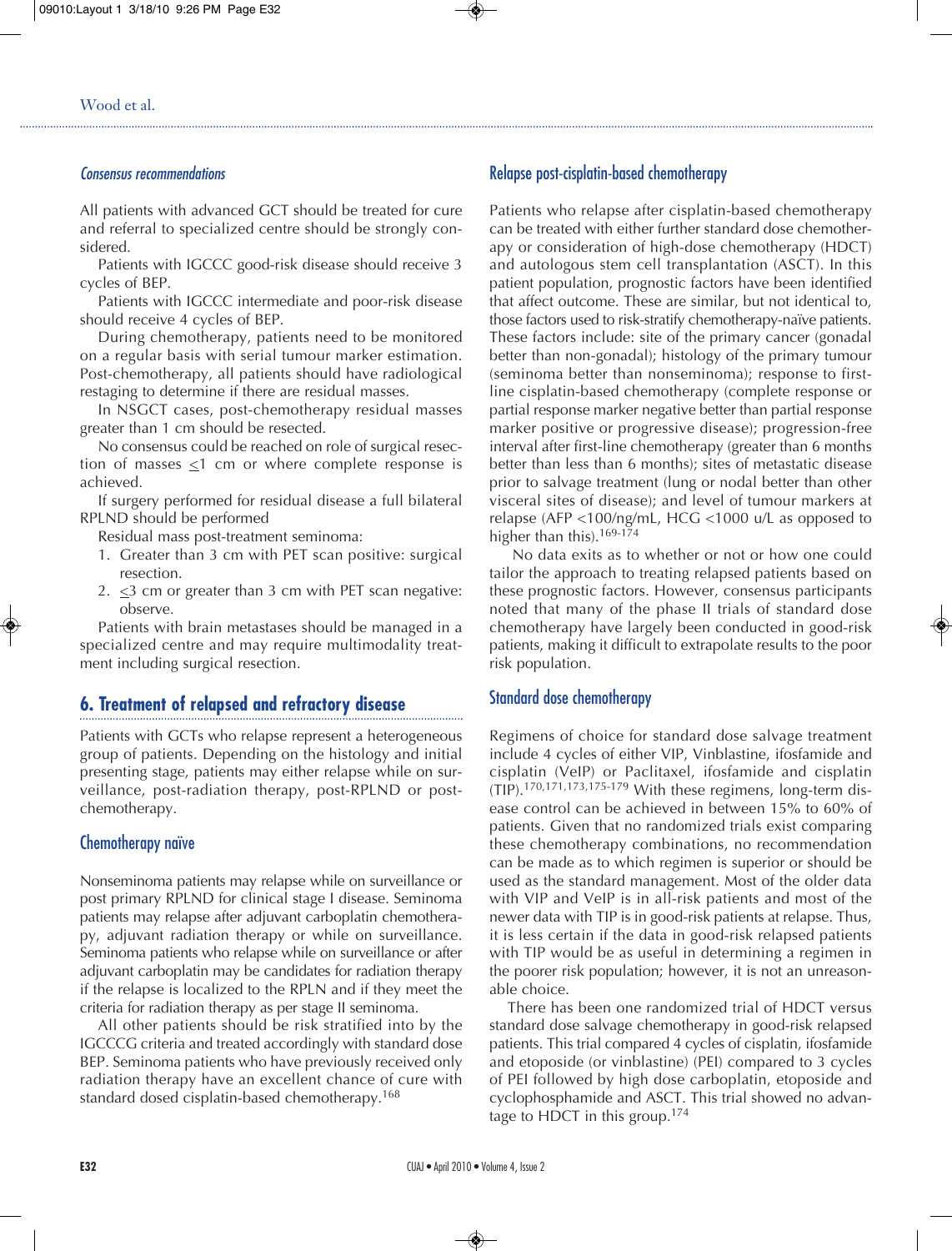## High-dose chemotherapy and autologous transplantation

High-dose chemotherapy has been shown in phase II trials to be an effective salvage strategy in poor-risk patients with a suggestion of an improvement in survival as compared to standard dose salvage chemotherapy, albeit through matched-pair analysis rather than randomized trials. 180,181High-dose chemotherapy has also been shown to be a potentially curative option for patients with second or subsequent relapses. 181-183

Patients who failed to be cured with a standard dose option and are well enough to tolerate it, HDCT with transplantation should be offered before declaring the relapsed disease incurable. For patients undergoing HDCT, high dose carboplatin and etoposide regimen is the conditioning regimen of choice. <sup>184</sup> While there have been no randomized studies that have determined the optimal conditioning regimen, there have been reports of excess toxicity if an oxazaphosphorine (e.g., cyclophosphamide) is included in the regimen. 183,184 Also, not including a third drug in the regimen allows higher doses of the two most active agents (carboplatin and etoposide) to be administered. Patients who are proceeding to transplant should be offered standard dose chemotherapy before the transplant to determine if they have chemotherapy sensitive disease, to debulk the disease before the transplant, and to keep the disease under control while logistical arrangements for the transplant can be put into place. It appears the best results for HDCT have been obtained if a tandem transplant has been performed and thus, patients should have enough stem cells collected for a planned tandem procedure.<sup>184</sup> High-dose chemotherapy and transplantation should be performed in specialized centres where there is adequate volume and expertise to be able to offer the best supportive and pre/post transplant care.

#### *Multiply refractory patients*

Patients who relapse after standard dose and high dose chemotherapy may still respond to chemotherapy agents, usually with a view to palliating the disease rather than curing it. Drugs having efficacy include oral etoposide, paclitaxel, gemcitabine, oxaliplatin or combinations of these drugs. <sup>185</sup> While infrequent, some patients being treated in the third-line setting may have long-term disease control or cure in particular if the tumour lesions can be completely resected. 184

## *Salvage surgery*

In patients who normalize their markers but have residual disease radiographically, all residual masses should be considered for salvage surgery. Patients who still harbor viable disease in their post-chemotherapy masses have a worse prognosis but the administration of adjuvant chemotherapy does not appear to improve outcomes in this setting.<sup>143,186</sup>

Patients who fail to normalize their markers or have progressive disease post-salvage systemic treatment may be candidates for salvage or "desperation" surgery if it is felt that all the disease can be resected. This will often require a multidisciplinary surgical team and should be performed by surgeons skilled in these operations working in specialized centres.

#### *Later relapses*

Late relapse is defined as disease recurrence more than 2 years after completion of first-line therapy. The risk of late relapse in all comers is approximately 1.5% for seminoma and 3% for nonseminoma patients. <sup>187</sup> These patients have disease that is more chemotherapy resistant and immediate surgical resection of recurrent disease should be undertaken if feasible, irrespective of the level of tumour markers.<sup>188-192</sup> If surgical resection is not feasible, biopsy of the lesions should be undertaken to determine the histology and chemotherapy should be administered directed to the histology that is found on biopsy. If viable GCT is found, TIP has shown activity in late relapsers who were not surgical candidates. 173

### Relapsing patients with mediastinal primary

Patients with mediastinal primary GCT who relapse have a poor prognosis. In transplant series, very few if any of these patients have successfully been salvaged with a transplant, yet the toxicities of the treatment are still present.

#### *Consensus recommendations*

Seminoma patients who relapse while on surveillance or after adjuvant carboplatin may be candidates for radiation therapy if the relapse is localized to the RPLN and meets the criteria for radiation therapy as per stage II seminoma recommendations.

All other chemotherapy-naïve relapse patients should be stratified by the IGCCCG criteria and treated accordingly to the recommendations for first-line management of advanced GCT.

Patients who relapse after cisplatin-based chemotherapy can be treated with either further standard dose chemotherapy or consideration of high-dose chemotherapy and autologous stem cell transplantation (HDCT with ASCT).

No evidence that either approach is better.

Many in the group felt that it would be reasonable to offer standard dose chemotherapy to good-risk patients as many will be cured, especially based on the more recent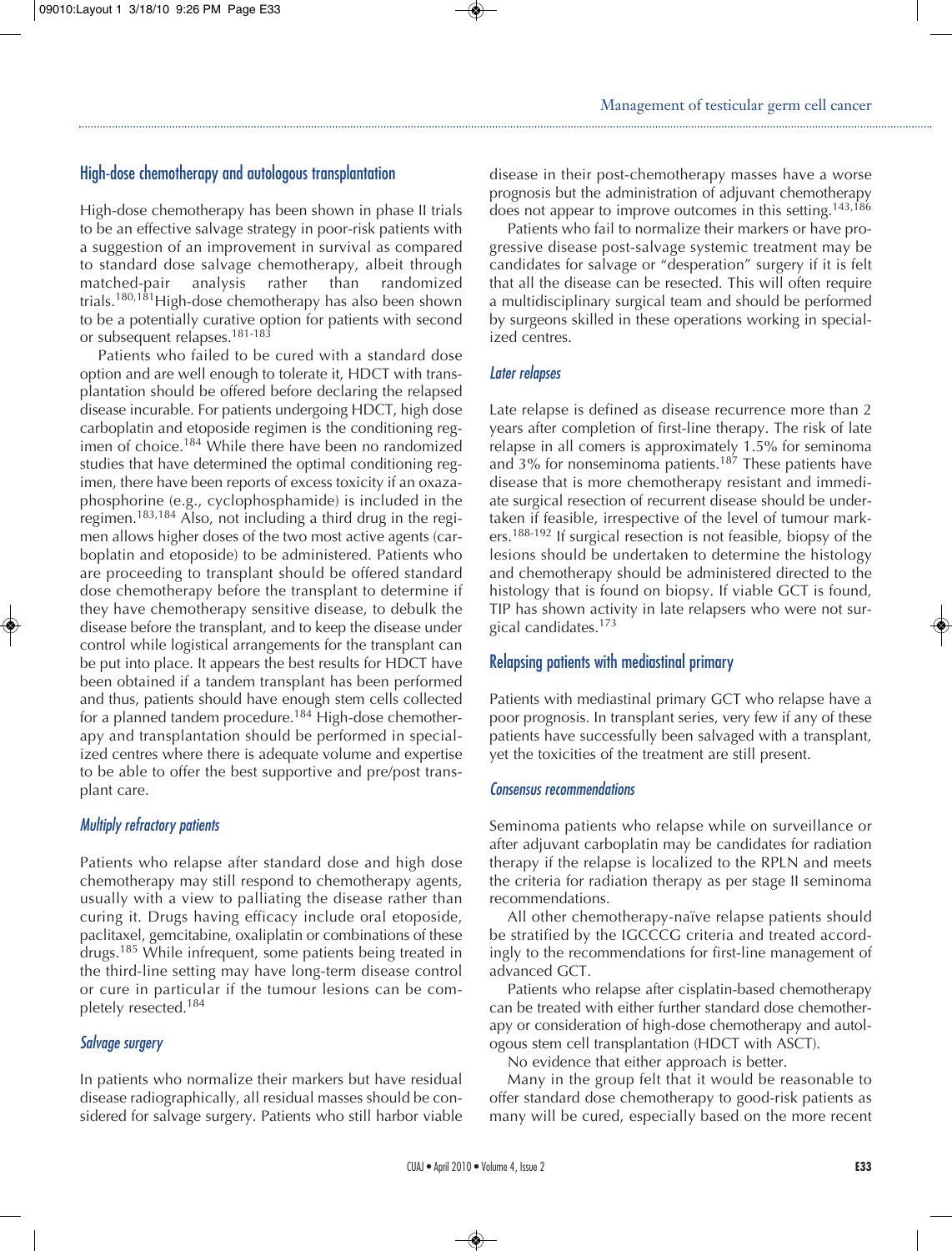data using TIP, and reserve the transplant for third line.

For patients undergoing HDCT, high dose carboplatin and etoposide regimen is the conditioning regimen of choice.

High-dose chemotherapy and transplantation could be offered as third-line therapy.

Patients who relapse after standard dose and high-dose chemotherapy should be offered third-line treatment as longterm disease control may still be achieved.

Salvage surgery should always be considered in patients with residual resectable disease.

Patients with late relapse (nonseminoma) should have surgical resection of disease if possible.

Patients with mediastinal primary GCT who relapse should rarely if ever be offered transplantation.

\*Division of Medical Oncology, Queen Elizabeth II Health Sciences Centre, Halifax, NS; †Department of Medical Oncology, British Columbia Cancer Agency, Vancouver, BC; ‡Division of Urology, University Health Network, University of Toronto, Toronto, ON; § Department of Radiation Oncology, Radiation Medicine Program, Princess Margaret Hospital, University of Toronto, Toronto, ON; <sup>±</sup> Division of Medical Oncology, Juravinski Cancer Centre, Hamilton, ON; ¥ Department of Medical Imaging, University Health Network, University of Toronto, Toronto, ON; #Department of Pathology, University Health Network, University of Toronto, Toronto, ON; <sup>β</sup>Department of Medicine, London Health Sciences Centre, London, ON; <sup>αx</sup>Department of Medical Oncology, Cross Cancer Institute, Edmonton, AB; <sup>∆</sup>Department of Radiation Oncology, Vancouver Cancer Clinic, Vancouver, BC; <sup>µ</sup>Division of Medical Oncology, McGill University Health Centre, Montréal, QC; \*\* Department of Medicine, Division of Medical Oncology, The Ottawa Hospital Regional Cancer Centre, Ottawa, ON; <sup>††</sup>Department of Medicine, University of Toronto, Princess Margaret Hospital, Toronto, ON; ‡‡ Department of Urology, Charité — Universitätsmedizin, Freie Universität Berlin, Berlin; <sup>§§</sup>Academic Radiotherapy, Institute of Cancer Research and Royal Marsden Hospital, Sutton, Surrey; ±±Oregon Health & Science University Cancer Institute, Portland, OR

Competing interests: None declared.

This paper has been peer-reviewed.

#### References

- 1. International Agency for Reseach on Cancer. World Health Organization. Available at: http://wwwdep.iarc.fr/. Accessed March 9, 2010.
- 2. McGlynn KA, Devesa SS, Sigurdson AJ, et al. Trends in the incidence of testicular germ cell tumour s in the United States. *Cancer* 2003;97:63-70.
- 3. Canadian Cancer Society. Available at: www.cancer.ca. Accessed March 17, 2010.
- 4. Collette L, Sylvester RJ, Stenning SP, et al. Impact of the treating institution on survival of patients with "poor-prognosis" metastatic nonseminoma. European Organization for Research and Treatment of Cancer Genito-Urinary Tract Cancer Collaborative Group and the Medical Research Council Testicular Cancer Working Party. *J Natl Cancer Inst* 1999;91:839-46.
- 5. Schmoll HJ, Souchon R, Krege S, et al. European consensus on diagnosis and treatment of germ cell cancer: a report of the European Germ Cell Cancer Consensus Group (EGCCCG). *Ann Oncol* 2004;15:1377-99.
- 6. Krege S, Beyer J, Souchon R, et al. European consensus conference on diagnosis and treatment of germ cell cancer: a report of the second meeting of the European Germ Cell Cancer Consensus group (EGCCCG): part I. *Eur Urol* 2008;53:478-96.
- 7. Krege S, Beyer J, Souchon R, et al. European consensus conference on diagnosis and treatment of germ cell cancer: a report of the second meeting of the European Germ Cell Cancer Consensus Group (EGCCCG): part II. *Eur Urol* 2008;53:497-513.

8. Richie JP. Impact of diagnostic delay in testis cancer: Results of a large population-based study: Huyghe E, Muller A, Mieusset R, Bujan L, Bachaud JM, Chevreau C, Plante P, Thonneau P, Human Fertility Research Group, Paule de Viguier Hospital, Toulouse University III, France; Urology and Andrology Department, Paule de Viguier Hospital, Toulouse, France. *Urol Oncol* 2008;26:220-1.

- 9. Sobin LH, Wittekind CH, eds. TNM classification of malignant tumours (UICC). 6<sup>th</sup> ed. Hoboken, NJ: Wiley, John & Sons; 2002.
- 10. International Germ Cell Consensus Classification: a prognostic factor-based staging system for metastatic germ cell cancers. International Germ Cell Cancer Collaborative Group. *J Clin Oncol* 1997;15:594-603.
- 11. Aass N, Klepp O, Cavallin-Stahl E, et al. Prognostic factors in unselected patients with nonseminomatous metastatic testicular cancer: a multicenter experience. *J Clin Oncol* 1991;9:818-26.
- 12. Winstanley AM, Mikuz G, Debruyne F, et al. Handling and reporting of biopsy and surgical specimens of testicular cancer. *Eur Urol* 2004;45:564-73.
- 13. Daugaard G, Petersen PM, Rorth M. Surveillance in stage I testicular cancer. *Apmis* 2003;111:76-83; discussion 83-75.
- 14. Germa-Lluch JR, Garcia del Muro X, Maroto P, et al. Clinical pattern and therapeutic results achieved in 1490 patients with germ-cell tumours of the testis: the experience of the Spanish Germ-Cell Cancer Group (GG). *Eur Urol* 2002;42:553-62; discussion 562-3.
- 15. Horwich A, Alsanjari N, A'Hern R, et al. Surveillance following orchidectomy for stage I testicular seminoma. *Br J Cancer* 1992;65:775-8.
- 16. Oliver R, Boubilkova L, Ong J. Fifteen-year follow-up of the Anglian Germ Cell Cancer group adjuvant studies of carboplatin as an alternative to radiation or surveillance for stage 1 seminoma. *Proc ASCO* 2001;19Abstract 780.
- 17. Ramakrishnan S, Champion AE, Dorreen MS, et al. Stage I seminoma of the testis: is post-orchidectomy surveillance a safe alternative to routine postoperative radiotherapy? *Clin Oncol (R Coll Radiol)* 1992;4:284-6.
- 18. von der Maase H, Specht L, Jacobsen GK, et al. Surveillance following orchidectomy for stage I seminoma of the testis. *Eur J Cancer* 1993;29A:1931-4.
- 19. Warde PR, Chung P, Sturgeon J, et al. Should surveillance be considered the standard of care in stage I seminoma? *J Clin Oncol* 2005;23(16suppl):4520.
- 20. Tyldesley S, Voduc D, McKenzie M, et al. Surveillance of stage I testicular seminoma: British Columbia Cancer Agency Experience 1992 to 2002. *Urology* 2006;67:594-8.
- 21. Warde P, Specht L, Horwich A, et al. Prognostic factors for relapse in stage I seminoma managed by surveillance: a pooled analysis. *J Clin Oncol* 2002;20:4448-52.
- 22. Aparicio J, Germa JR, Garcia del Muro X, et al. Risk-adapted management for patients with clinical stage I seminoma: the Second Spanish Germ Cell Cancer Cooperative Group study. *J Clin Oncol* 2005;23:8717-23.
- 23. Bayens YC, Helle PA, Van Putten WL, et al. Orchidectomy followed by radiotherapy in 176 stage I and II testicular seminoma patients: benefits of a 10-year follow-up study. *Radiother Oncol* 1992;25:97-102.
- 24. Coleman JM, Coleman RE, Turner AR, et al. The management and clinical course of testicular seminoma: 15 years' experience at a single institution. *Clin Oncol (R Coll Radiol)* 1998;10:237-41.
- 25. Fossa SD, Bokemeyer C, Gerl A, et al. Treatment outcome of patients with brain metastases from malignant germ cell tumour s. *Cancer* 1999;85:988-97.
- 26. Jones WG, Fossa SD, Mead GM, et al. Randomized trial of 30 versus 20 Gy in the adjuvant treatment of stage I Testicular Seminoma: a report on Medical Research Council Trial TE18, European Organisation for the Research and Treatment of Cancer Trial 30942 (ISRCTN18525328). *J Clin Oncol* 2005;23:1200-8.
- 27. Santoni R, Barbera F, Bertoni F, et al. Stage I seminoma of the testis: a bi-institutional retrospective analysis of patients treated with radiation therapy only. *BJU Int* 2003;92:47-52; discussion 52.
- 28. Warde P, Gospodarowicz MK, Panzarella T, et al. Stage I testicular seminoma: results of adjuvant irradiation and surveillance. *J Clin Oncol* 1995;13:2255-62.
- 29. Fossa SD, Horwich A, Russell JM, et al. Optimal planning target volume for stage I testicular seminoma: A Medical Research Council randomized trial. Medical Research Council Testicular Tumour Working Group. *J Clin Oncol* 1999;17:1146.
- 30. Logue JP, Harris MA, Livsey JE, et al. Short course paraaortic radiation for stage I seminoma of the testis. *Int J Radiat Oncol Biol Phys* 2003;57:1304-9.
- 31. Huddart RA, Norman A, Shahidi M, et al. Cardiovascular disease as a long-term complication of treatment for testicular cancer. *J Clin Oncol* 2003;21:1513-23.
- 32. Zagars GK, Ballo MT, Lee AK, et al. Mortality after cure of testicular seminoma. *J Clin Oncol* 2004;22:640-7.
- 33. van Leeuwen FE, Stiggelbout AM, van den Belt-Dusebout AW, et al. Second cancer risk following testicular cancer: a follow-up study of 1,909 patients. *J Clin Oncol* 1993;11:415-24.
- 34. Moller H, Friis S, Kjaer SK. Survival of Danish cancer patients 1943-1987. Male genital organs. *APMIS Suppl* 1993;33:122-36.
- 35. Travis LB, Fossa SD, Schonfeld SJ, et al. Second cancers among 40,576 testicular cancer patients: focus on long-term survivors. *J Natl Cancer Inst* 2005;97:1354-65.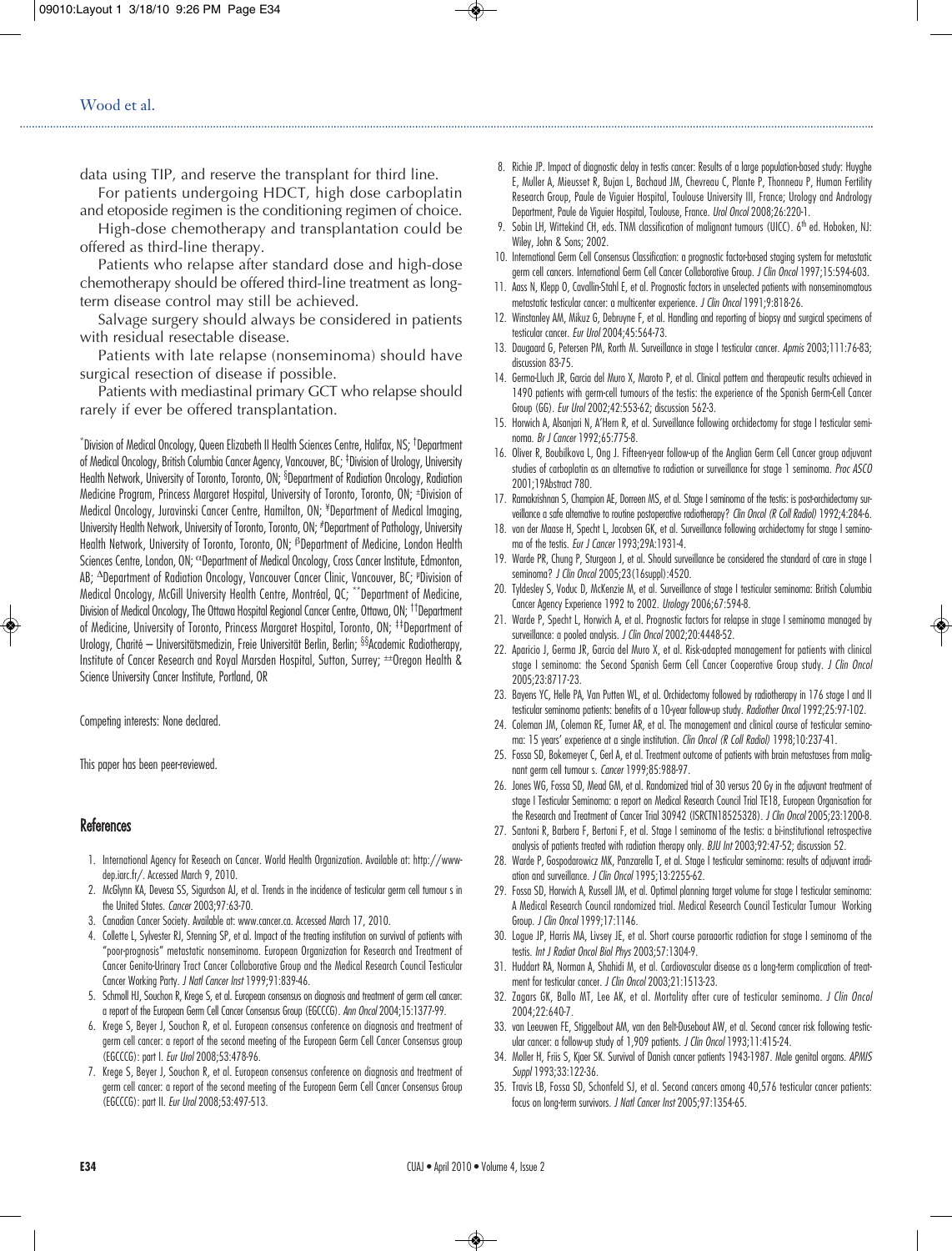- 36. van den Belt-Dusebout AW, de Wit R, Gietema JA, et al. Treatment-specific risks of second malignancies and cardiovascular disease in 5-year survivors of testicular cancer. *J Clin Oncol* 2007;25:4370-8.
- 37. Oliver RT, Ong J, Shamash J, et al. Long-term follow-up of Anglian Germ Cell Cancer Group surveillance versus patients with Stage 1 nonseminoma treated with adjuvant chemotherapy. *Urology* 2004;63:556-61.
- 38. Steiner H, Muller T, Gozzi C, et al. Two cycles of cisplatin-based chemotherapy for low-volume retroperitoneal stage II nonseminomatous germ cell tumours. *BJU Int* 2006;98:349-52.
- 39. Hotte S, Mayhew LA, Jewett M, et al. Cancer Care Ontario. Management of Stage I Nonseminomatous Testicular Cancer: Guideline Recommendations. Available at www.cancercare.on.ca/pdf/pebc3-19s.pdf. Accessed March 9, 2010.
- 40. Read G, Johnson RJ, Wilkinson PM, et al. Prospective study of follow up alone in stage I teratoma of the testis. *Br Med J (Clin Res Ed)* 1983;287:1503-5.
- 41. Sogani PC, Whitmore WF Jr, Herr HW, et al. Orchiectomy alone in the treatment of clinical stage I nonseminomatous germ cell tumour of the testis. *J Clin Oncol* 1984;2:267-70.
- 42. Pizzocaro G, Zanoni F, Milani A, et al. Orchiectomy alone in clinical stage I nonseminomatous testis cancer: a critical appraisal. *J Clin Oncol* 1986;4:35-40.
- 43. Peckham MJ, Brada M. Surveillance following orchidectomy for stage I testicular cancer. *Int J Androl* 1987;10:247-54.
- 44. Sturgeon JF, Jewett MA, Alison RE, et al. Surveillance after orchidectomy for patients with clinical stage I nonseminomatous testis tumour s. *J Clin Oncol* 1992;10:564-8.
- 45. Read G, Stenning SP, Cullen MH, et al. Medical Research Council prospective study of surveillance for stage I testicular teratoma. Medical Research Council Testicular Tumour s Working Party. *J Clin Oncol* 1992;10:1762-8.
- 46. Colls BM, Harvey VJ, Skelton L, et al. Late results of surveillance of clinical stage I nonseminoma germ cell testicular tumours: 17 years' experience in a national study in New Zealand. *BJU Int* 1999;83:76-82.
- 47. Pont J, Holtl W, Kosak D, et al. Risk-adapted treatment choice in stage I nonseminomatous testicular germ cell cancer by regarding vascular invasion in the primary tumour : a prospective trial. *J Clin Oncol* 1990;8:16-20.
- 48. Klepp O, Dahl O, Flodgren P, et al. Risk-adapted treatment of clinical stage 1 non-seminoma testis cancer. *Eur J Cancer* 1997;33:1038-44.
- 49. Divrik RT, Akdogan B, Ozen H, et al. Outcomes of surveillance protocol of clinical stage I nonseminomatous germ cell tumour s-is shift to risk adapted policy justified? *J Urol* 2006;176(4 Pt 1):1424-9; discussion 1429-30.
- 50. Roeleveld TA, Horenblas S, Meinhardt W, et al. Surveillance can be the standard of care for stage I nonseminomatous testicular tumour s and even high risk patients. *J Urol* 2001;166:2166-70.
- 51. Alexandre J, Fizazi K, Mahe C, et al. Stage I non-seminomatous germ-cell tumours of the testis: identification of a subgroup of patients with a very low risk of relapse. *Eur J Cancer* 2001;37:576-82.
- 52. Francis R, Bower M, Brunstrom G, et al. Surveillance for stage I testicular germ cell tumours: results and cost benefit analysis of management options. *Eur J Cancer* 2000;36:1925-32.
- 53. Sogani PC, Perrotti M, Herr HW, et al. Clinical stage I testis cancer: long-term outcome of patients on surveillance. *J Urol* 1998;159:855-8.
- 54. Hao D, Seidel J, Brant R, et al. Compliance of clinical stage I nonseminomatous germ cell tumour patients with surveillance. *J Urol* 1998;160(3 Pt 1):768-71.
- 55. Boyer MJ, Cox K, Tattersall MH, et al. Active surveillance after orchiectomy for nonseminomatous testicular germ cell tumour s: late relapse may occur. *Urology* 1997;50:588-92.
- 56. Nicolai N, Pizzocaro G. A surveillance study of clinical stage I nonseminomatous germ cell tumour s of the testis: 10-year followup. *J Urol* 1995;154:1045-9.
- 57. Gels ME, Hoekstra HJ, Sleijfer DT, et al. Detection of recurrence in patients with clinical stage I nonseminomatous testicular germ cell tumour s and consequences for further follow-up: a single-center 10 year experience. *J Clin Oncol* 1995;13:1188-94.
- 58. Ondrus D, Hornak M. Orchiectomy alone for clinical stage I nonseminomatous germ cell tumour s of the testis (NSGCTT): a minimum follow-up period of 5 years. *Tumour i* 1994;80:362-4.
- 59. Freedman LS, Parkinson MC, Jones WG, et al. Histopathology in the prediction of relapse of patients with stage I testicular teratoma treated by orchidectomy alone. *Lancet* 1987;2:294-8.
- 60. Maroto P, Garcia del Muro X, Aparicio J, et al. Multicentre risk-adapted management for stage I nonseminomatous germ cell tumours. *Ann Oncol* 2005;16:1915-20.
- 61. Amato RJ, Ro JY, Ayala AG, et al. Risk-adapted treatment for patients with clinical stage I nonseminomatous germ cell tumour of the testis. *Urology* 2004;63:144-8; discussion 148-9.
- 62. Ondrus D, Matoska J, Belan V, et al. Prognostic factors in clinical stage I nonseminomatous germ cell testicular tumour s: rationale for different risk-adapted treatment. *Eur Urol* 1998;33:562-6.
- 63. Rorth M, Jacobsen GK, von der Maase H, et al. Surveillance alone versus radiotherapy after orchiectomy for clinical stage I nonseminomatous testicular cancer. Danish Testicular Cancer Study Group. *J Clin Oncol* 1991;9:1543-8.

64. Weissbach L, Boedefeld EA, Horstmann-Dubral B. Surgical treatment of stage-I non-seminomatous germ cell testis tumour . Final results of a prospective multicenter trial 1982-1987. Testicular Tumour Study Group. *Eur Urol* 1990;17:97-106.

- 65. Albers P, Siener R, Krege S, et al. Randomized Phase III Trial Comparing Retroperitoneal Lymph Node Dissection With One Course of Bleomycin and Etoposide Plus Cisplatin Chemotherapy in the Adjuvant Treatment of Clinical Stage I Nonseminomatous Testicular Germ Cell Tumour s: AUO Trial AH 01/94 by the German Testicular Cancer Study Group. *J Clin Oncol* 2008;26:2966-72.
- 66. Donohue JP, Thornhill JA, Foster RS, et al. Retroperitoneal lymphadenectomy for clinical stage A testis cancer (1965 to 1989): modifications of technique and impact on ejaculation. *J Urol* 1993;149:237-43.
- 67. Sweeney CJ, Hermans BP, Heilman DK, et al. Results and outcome of retroperitoneal lymph node dissection for clinical stage I embryonal carcinoma—predominant testis cancer. *J Clin Oncol* 2000;18:358-62.
- 68. Nicolai N, Miceli R, Artusi R, et al. A simple model for predicting nodal metastasis in patients with clinical stage I nonseminomatous germ cell testicular tumour s undergoing retroperitoneal lymph node dissection only. *J Urol* 2004;171:172-6.
- 69. Stephenson AJ, Bosl GJ, Bajorin DF, et al. Retroperitoneal lymph node dissection in patients with low stage testicular cancer with embryonal carcinoma predominance and/or lymphovascular invasion. *J Urol* 2005;174:557-60; discussion 560.
- 70. Spermon JR, Roeleveld TA, van der Poel HG, et al. Comparison of surveillance and retroperitoneal lymph node dissection in Stage I nonseminomatous germ cell tumour s. *Urology* 2002;59:923-9.
- 71. Dearnaley DP, Fossa SD, Kaye SB, et al. Adjuvant bleomycin, vincristine and cisplatin (BOP) for highrisk stage I non-seminomatous germ cell tumours: a prospective trial (MRC TE17). *Br J Cancer* 2005;92:2107-13.
- 72. Pectasides D, Skarlos D, Dimopoulos AM, et al. Two cycles of carboplatin-based adjuvant chemotherapy for high-risk clinical stage I and stage IM non-seminomatous germ cell tumours of the testis: a HECOG trial. *Anticancer Res* 2003;23:4239-44.
- 73. Bohlen D, Borner M, Sonntag RW, et al. Long-term results following adjuvant chemotherapy in patients with clinical stage I testicular nonseminomatous malignant germ cell tumour s with high risk factors. *J Urol* 1999;161:1148-52.
- 74. Cullen MH, Stenning SP, Parkinson MC, et al. Short-course adjuvant chemotherapy in high-risk stage I nonseminomatous germ cell tumour s of the testis: a Medical Research Council report. *J Clin Oncol* 1996;14:1106-13.
- 75. Pont J, Albrecht W, Postner G, et al. Adjuvant chemotherapy for high-risk clinical stage I nonseminomatous testicular germ cell cancer: long-term results of a prospective trial. *J Clin Oncol* 1996;14:441-8.
- 76. Oliver RT, Raja MA, Ong J, et al. Pilot study to evaluate impact of a policy of adjuvant chemotherapy for high risk stage 1 malignant teratoma on overall relapse rate of stage 1 cancer patients. *J Urol* 1992;148:1453-5; discussion 1455-6.
- 77. Madej G, Pawinski A. Risk-related adjuvant chemotherapy for stage I non-seminoma of the testis. *Clin Oncol (R Coll Radiol)* 1991;3:270-2.
- 78. Studer UE, Burkhard FC, Sonntag RW. Risk adapted management with adjuvant chemotherapy in patients with high risk clinical stage i nonseminomatous germ cell tumour . *J Urol* 2000;163:1785-7.
- 79. Chevreau C, Mazerolles C, Soulie M, et al. Long-term efficacy of two cycles of BEP regimen in high-risk stage I nonseminomatous testicular germ cell tumour s with embryonal carcinoma and/or vascular invasion. *Eur Urol* 2004;46:209-14; discussion 214-5.
- 80. Gilbert DC, Norman AR, Nicholl J, et al. Treating stage I nonseminomatous germ cell tumours with a single cycle of chemotherapy. *BJU Int* 2006;98:67-9.
- 81. Westermann DH, Schefer H, Thalmann GN, et al. Long-term followup results of 1 cycle of adjuvant bleomycin, etoposide and cisplatin chemotherapy for high risk clinical stage I nonseminomatous germ cell tumour s of the testis. *J Urol* 2008;179:163-6.
- 82. Williams SD, Stablein DM, Einhorn LH, et al. Immediate adjuvant chemotherapy versus observation with treatment at relapse in pathological stage II testicular cancer. *N Engl J Med* 1987;317:1433-8.
- 83. Weissbach L, Hartlapp JH. Adjuvant chemotherapy of metastatic stage II nonseminomatous testis tumour. *J Urol* 1991;146:1295-8.
- 84. Donohue JP, Thornhill JA, Foster RS, et al. The role of retroperitoneal lymphadenectomy in clinical stage B testis cancer: the Indiana University experience (1965 to 1989). *J Urol* 1995;153:85-9.
- 85. Kennedy BJ, Torkelson JL, Fraley EE. Adjuvant chemotherapy for stage II nonseminomatous germ cell cancer of the testis. *Cancer* 1994;73:1485-9.
- 86. Kuczyk M, Machtens S, Stief C, et al. Management of the post-chemotherapy residual mass in patients with advanced stage non-seminomatous germ cell tumour s (NSGCT). *Int J Cancer* 1999;83:852-5.
- 87. Weissbach L, Bussar-Maatz R, Flechtner H, et al. RPLND or primary chemotherapy in clinical stage IIA/B nonseminomatous germ cell tumour s? Results of a prospective multicenter trial including quality of life assessment. *Eur Urol* 2000;37:582-94.
- 88. Stephenson AJ, Bosl GJ, Motzer RJ, et al. Nonrandomized comparison of primary chemotherapy and retroperitoneal lymph node dissection for clinical stage IIA and IIB nonseminomatous germ cell testicular cancer. *J Clin Oncol* 2007;25:5597-602.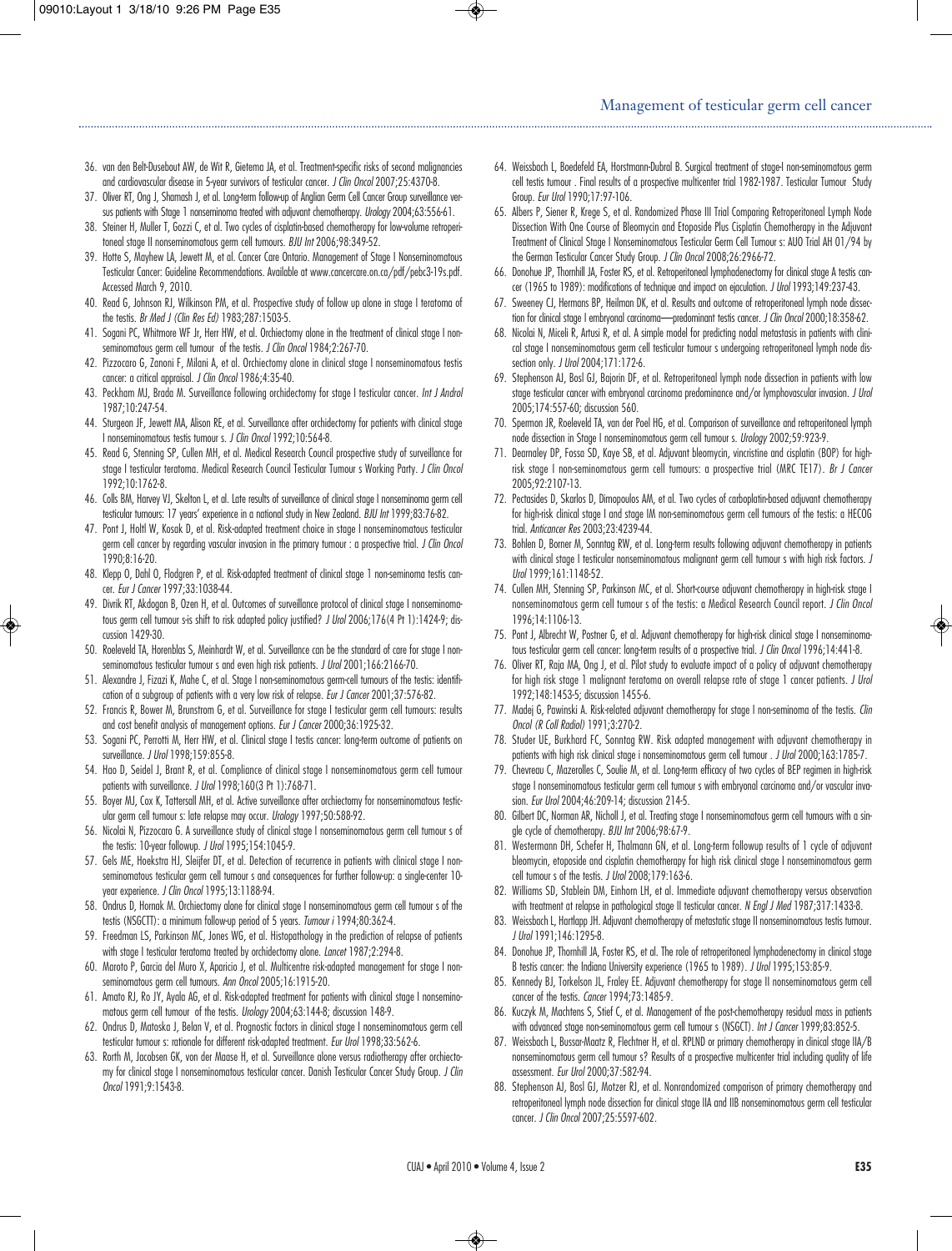89. Sheinfeld J, Motzer RJ, Rabbani F, et al. Incidence and clinical outcome of patients with teratoma in the retroperitoneum following primary retroperitoneal lymph node dissection for clinical stages I and IIA nonseminomatous germ cell tumour s. *J Urol* 2003;170(4 Pt 1):1159-62.

- 90. Horwich A, Stenning S. Initial chemotherapy for stage II testicular non-seminoma. *World J Urol* 1994;12:148-50.
- 91. Peckham MJ, Hendry WF. Clinical stage II non-seminomatous germ cell testicular tumours. Results of management by primary chemotherapy. *Br J Urol* 1985;57:763-8.
- 92. Logothetis CJ, Samuels ML, Selig DE, et al. Primary chemotherapy followed by a selective retroperitoneal lymphadenectomy in the management of clinical stage II testicular carcinoma: a preliminary report. *J Urol* 1985;134:1127-30.
- 93. Pizzocaro G, Monfardini S. No adjuvant chemotherapy in selected patients with pathologic stage II nonseminomatous germ cell tumour s of the testis. *J Urol* 1984;131:677-80.
- 94. Pizzocaro G, Piva L, Salvioni R, et al. Adjuvant chemotherapy in resected stage-II nonseminomatous germ cell tumour s of testis. In which cases is it necessary? *Eur Urol* 1984;10:151-8.
- 95. Kondagunta GV, Sheinfeld J, Mazumdar M, et al. Relapse-free and overall survival in patients with pathologic stage II nonseminomatous germ cell cancer treated with etoposide and cisplatin adjuvant chemotherapy. *J Clin Oncol* 2004;22:464-7.
- 96. Feuer EJ, Frey CM, Brawley OW, et al. After a treatment breakthrough: a comparison of trial and population-based data for advanced testicular cancer. *J Clin Oncol* 1994;12:368-77.
- 97. Saxman SB, Finch D, Gonin R, et al. Long-term follow-up of a phase III study of three versus four cycles of bleomycin, etoposide, and cisplatin in favorable-prognosis germ-cell tumour s: the Indian University experience. *J Clin Oncol* 1998;16:702-6.
- 98. Einhorn LH, Williams SD, Loehrer PJ, et al. Evaluation of optimal duration of chemotherapy in favorableprognosis disseminated germ cell tumour s: a Southeastern Cancer Study Group protocol. *J Clin Oncol* 1989;7:387-91.
- 99. de Wit R, Roberts JT, Wilkinson PM, et al. Equivalence of three or four cycles of bleomycin, etoposide, and cisplatin chemotherapy and of a 3- or 5-day schedule in good-prognosis germ cell cancer: a randomized study of the European Organization for Research and Treatment of Cancer Genitourinary Tract Cancer Cooperative Group and the Medical Research Council. *J Clin Oncol* 2001;19:1629-40.
- 100. Culine S, Kerbrat P, Kramar A, et al. Refining the optimal chemotherapy regimen for good-risk metastatic nonseminomatous germ-cell tumour s: a randomized trial of the Genito-Urinary Group of the French Federation of Cancer Centers (GETUG T93BP). *Ann Oncol* 2007;18:917-24.
- 101. Fossa SD, de Wit R, Roberts JT, et al. Quality of life in good prognosis patients with metastatic germ cell cancer: a prospective study of the European Organization for Research and Treatment of Cancer Genitourinary Group/Medical Research Council Testicular Cancer Study Group (30941/TE20). *J Clin Oncol* 2003;21:1107-18.
- 102. Horwich A, Sleijfer DT, Fossa SD, et al. Randomized trial of bleomycin, etoposide, and cisplatin compared with bleomycin, etoposide, and carboplatin in good-prognosis metastatic nonseminomatous germ cell cancer: a Multiinstitutional Medical Research Council/European Organization for Research and Treatment of Cancer Trial. *J Clin Oncol* 1997;15:1844-52.
- 103. Bajorin DF, Sarosdy MF, Pfister DG, et al. Randomized trial of etoposide and cisplatin versus etoposide and carboplatin in patients with good-risk germ cell tumour s: a multiinstitutional study. *J Clin Oncol* 1993;11:598-606.
- 104. Toner GC, Stockler MR, Boyer MJ, et al. Comparison of two standard chemotherapy regimens for goodprognosis germ-cell tumours: a randomised trial. Australian and New Zealand Germ Cell Trial Group. *Lancet* 2001;357:739-45.
- 105. Loehrer PJ Sr, Johnson D, Elson P, et al. Importance of bleomycin in favorable-prognosis disseminated germ cell tumour s: an Eastern Cooperative Oncology Group trial. *J Clin Oncol* 1995;13:470-6.
- 106. Bosl GJ, Geller NL, Bajorin D, et al. A randomized trial of etoposide + cisplatin versus vinblastine + bleomycin + cisplatin + cyclophosphamide + dactinomycin in patients with good-prognosis germ cell tumours. *J Clin Oncol* 1988;6:1231-8.
- 107. Xiao H, Mazumdar M, Bajorin DF, et al. Long-term follow-up of patients with good-risk germ cell tumour s treated with etoposide and cisplatin. *J Clin Oncol* 1997;15:2553-8.
- 108. Nichols CR, Catalano PJ, Crawford ED, et al. Randomized comparison of cisplatin and etoposide and either bleomycin or ifosfamide in treatment of advanced disseminated germ cell tumour s: an Eastern Cooperative Oncology Group, Southwest Oncology Group, and Cancer and Leukemia Group B Study. *J Clin Oncol* 1998;16:1287-93.
- 109. de Wit R, Collette L, Sylvester R, et al. Serum alpha-fetoprotein surge after the initiation of chemotherapy for non-seminomatous testicular cancer has an adverse prognostic significance.*Br J Cancer* 1998;78:1350-5.
- 110. de Wit R, Stoter G, Sleijfer DT, et al. Four cycles of BEP vs four cycles of VIP in patients with intermediate-prognosis metastatic testicular non-seminoma: a randomized study of the EORTC Genitourinary Tract Cancer Cooperative Group. European Organization for Research and Treatment of Cancer. *Br J Cancer* 1998;78:828-32.
- 111. Motzer RJ, Nichols CJ, Margolin KA, et al. Phase III randomized trial of conventional-dose chemotherapy with or without high-dose chemotherapy and autologous hematopoietic stem-cell rescue as first-line treatment for patients with poor-prognosis metastatic germ cell tumour s. *J Clin Oncol* 2007;25:247-56.
- 112. Droz JP, Kramar A, Biron P, et al. Failure of high-dose cyclophosphamide and etoposide combined with double-dose cisplatin and bone marrow support in patients with high-volume metastatic nonseminomatous germ-cell tumours: mature results of a randomised trial. *Eur Urol* 2007;51:739-46; discussion 747-8.
- 113. Smith TJ, Khatcheressian J, Lyman GH, et al. 2006 update of recommendations for the use of white blood cell growth factors: an evidence-based clinical practice guideline. *J Clin Oncol* 2006;24:3187-205.
- 114. Fossa SD, Kaye SB, Mead GM, et al. Filgrastim during combination chemotherapy of patients with poorprognosis metastatic germ cell malignancy. European Organization for Research and Treatment of Cancer, Genito-Urinary Group, and the Medical Research Council Testicular Cancer Working Party, Cambridge, United Kingdom. *J Clin Oncol* 1998;16:716-24.
- 115. Cullen M, Steven N, Billingham L, et al. Antibacterial prophylaxis after chemotherapy for solid tumour s and lymphomas. *N Engl J Med* 2005;353:988-98.
- 116. Cullen MH, Billingham LJ, Gaunt CH, et al. Rational selection of patients for antibacterial prophylaxis after chemotherapy. *J Clin Oncol* 2007;25:4821-8.
- 117. Chong C, Logothetis CJ, von Eschenbach A, et al. Orchiectomy in advanced germ cell cancer following intensive chemotherapy: a comparison of systemic to testicular response. *J Urol* 1986;136:1221-3.
- 118. Leibovitch I, Baniel J, Rowland RG, et al. Malignant testicular neoplasms in immunosuppressed patients. *J Urol* 1996;155:1938-42.
- 119. Ondrus D, Hornak M, Breza J, et al. Delayed orchiectomy after chemotherapy in patients with advanced testicular cancer. *Int Urol Nephrol* 2001;32:665-7.
- 120. Simmonds PD, Mead GM, Lee AH, et al. Orchiectomy after chemotherapy in patients with metastatic testicular cancer. Is it indicated? *Cancer* 1995;75:1018-24.
- 121. Fossa SD, Stenning SP, Gerl A, et al. Prognostic factors in patients progressing after cisplatin-based chemotherapy for malignant non-seminomatous germ cell tumours. *Br J Cancer* 1999;80:1392-9.
- 122. Andre F, Fizazi K, Culine S, et al. The growing teratoma syndrome: results of therapy and long-term follow-up of 33 patients. *Eur J Cancer* 2000;36:1389-94.
- 123. Zon RT, Nichols C, Einhorn LH. Management strategies and outcomes of germ cell tumour patients with very high human chorionic gonadotropin levels. *J Clin Oncol* 1998;16:1294-7.
- 124. Fox EP, Weathers TD, Williams SD, et al. Outcome analysis for patients with persistent nonteratomatous germ cell tumour in postchemotherapy retroperitoneal lymph node dissections. *J Clin Oncol* 1993;11:1294-9.
- 125. Toner GC, Panicek DM, Heelan RT, et al. Adjunctive surgery after chemotherapy for nonseminomatous germ cell tumour s: recommendations for patient selection. *J Clin Oncol* 1990;8:1683-94.
- 126. Hendry WF, Norman AR, Dearnaley DP, et al. Metastatic nonseminomatous germ cell tumour s of the testis: results of elective and salvage surgery for patients with residual retroperitoneal masses. *Cancer* 2002;94:1668-76.
- 127. Carver BS, Bianco FJ Jr, Shayegan B, et al. Predicting teratoma in the retroperitoneum in men undergoing post-chemotherapy retroperitoneal lymph node dissection. *J Urol* 2006;176:100-3; discussion 103-4.
- 128. Donohue JP, Rowland RG, Kopecky K, et al. Correlation of computerized tomographic changes and histological findings in 80 patients having radical retroperitoneal lymph node dissection after chemotherapy for testis cancer. *J Urol* 1987;137:1176-9.
- 129. Debono DJ, Heilman DK, Einhorn LH, et al. Decision analysis for avoiding postchemotherapy surgery in patients with disseminated nonseminomatous germ cell tumour s. *J Clin Oncol* 1997;15:1455-64.
- 130. Vergouwe Y, Steyerberg EW, de Wit R, et al. External validity of a prediction rule for residual mass histology in testicular cancer: an evaluation for good prognosis patients. *Br J Cancer* 2003;88:843-7.
- 131. Steyerberg EW, Keizer HJ, Habbema JD. Prediction models for the histology of residual masses after chemotherapy for metastatic testicular cancer. ReHiT Study Group. *Int J Cancer* 1999;83:856-9.
- 132. Steyerberg EW, Keizer HJ, Fossa SD, et al. Prediction of residual retroperitoneal mass histology after chemotherapy for metastatic nonseminomatous germ cell tumour : multivariate analysis of individual patient data from six study groups. *J Clin Oncol* 1995;13:1177-87.
- 133. Vergouwe Y, Steyerberg EW, Foster RS, et al. Predicting retroperitoneal histology in postchemotherapy testicular germ cell cancer: a model update and multicentre validation with more than 1000 patients. *Eur Urol* 2007;51:424-32.
- 134. Oldenburg J, Alfsen GC, Lien HH, et al. Postchemotherapy retroperitoneal surgery remains necessary in patients with nonseminomatous testicular cancer and minimal residual tumour masses. *J Clin Oncol* 2003;21:3310-7.
- 135. Fossa SD, Ous S, Lien HH, et al. Post-chemotherapy lymph node histology in radiologically normal patients with metastatic nonseminomatous testicular cancer. *J Urol* 1989;141:557-9.
- 136. Carver BS, Shayegan B, Serio A, et al. Long-term clinical outcome after postchemotherapy retroperitoneal lymph node dissection in men with residual teratoma. *J Clin Oncol* 2007;25:1033-7.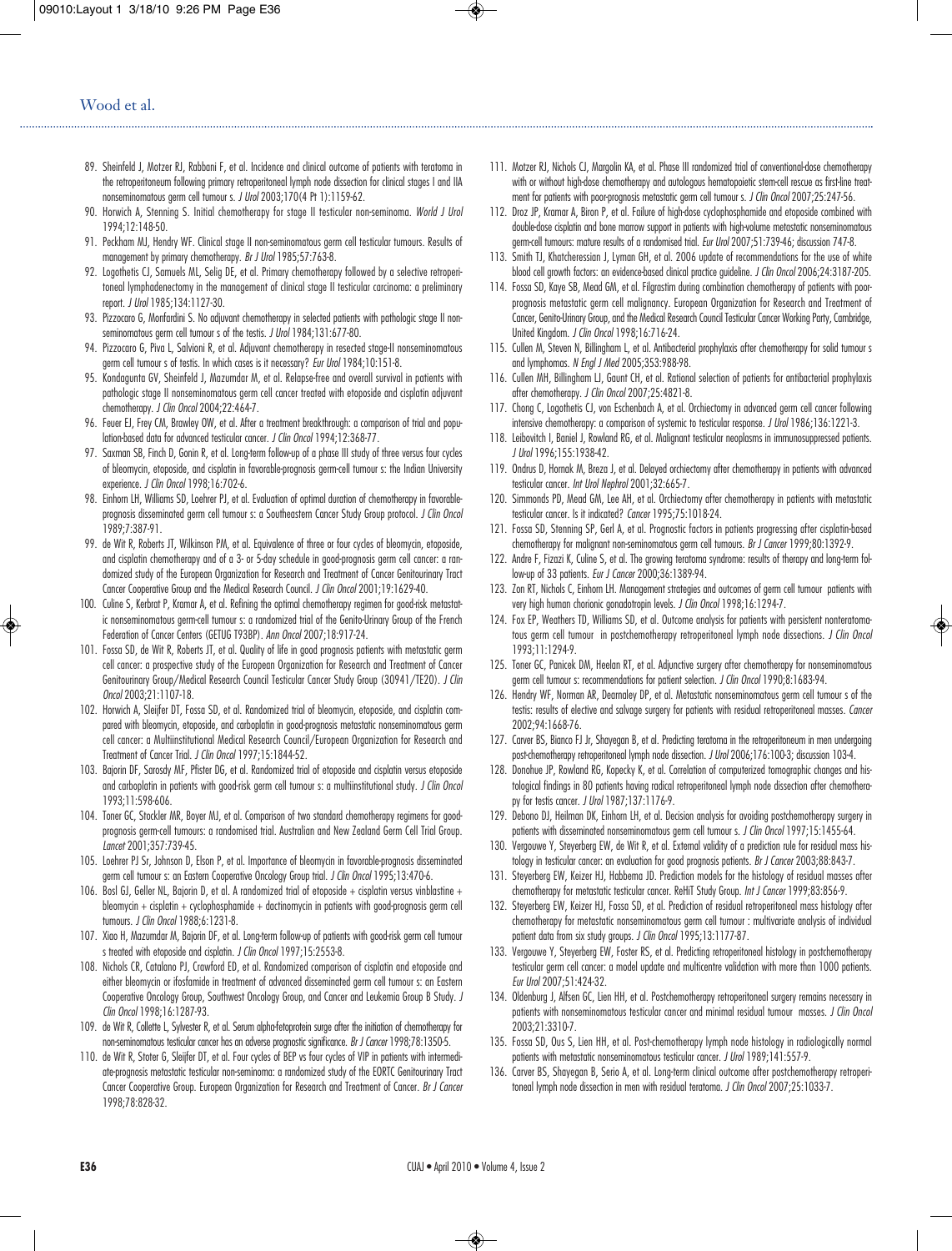- 137. Hendry WF, A'Hern RP, Hetherington JW, et al. Paraaortic lymphadenectomy after chemotherapy for metastatic non-seminomatous germ cell tumours: prognostic value and therapeutic benefit. *Br J Urol* 1993;71:208-13.
- 138. Aprikian AG, Herr HW, Bajorin DF, et al. Resection of postchemotherapy residual masses and limited retroperitoneal lymphadenectomy in patients with metastatic testicular nonseminomatous germ cell tumour s. *Cancer* 1994;74:1329-34.
- 139. Wood DP Jr, Herr HW, Heller G, et al. Distribution of retroperitoneal metastases after chemotherapy in patients with nonseminomatous germ cell tumour s. *J Urol* 1992;148:1812-5; discussion 1815-6.
- 140. Rabbani F, Goldenberg SL, Gleave ME, et al. Retroperitoneal lymphadenectomy for post-chemotherapy residual masses: is a modified dissection and resection of residual masses sufficient? *Br J Urol* 1998;81:295-300.
- 141. Beck SD, Foster RS, Bihrle R, et al. Is full bilateral retroperitoneal lymph node dissection always necessary for postchemotherapy residual tumour ? *Cancer* 2007;110:1235-40.
- 142. Carver BS, Shayegan B, Eggener S, et al. Incidence of metastatic nonseminomatous germ cell tumour outside the boundaries of a modified postchemotherapy retroperitoneal lymph node dissection. *J Clin Oncol* 2007;25:4365-9.
- 143. Stenning SP, Parkinson MC, Fisher C, et al. Postchemotherapy residual masses in germ cell tumour patients: content, clinical features, and prognosis. Medical Research Council Testicular Tumour Working Party. *Cancer* 1998;83:1409-19.
- 144. Baniel J, Foster RS, Rowland RG, et al. Complications of post-chemotherapy retroperitoneal lymph node dissection. *J Urol* 1995;153(3 Pt 2):976-80.
- 145. Rassweiler JJ, Frede T, Lenz E, et al. Long-term experience with laparoscopic retroperitoneal lymph node dissection in the management of low-stage testis cancer. *Eur Urol* 2000;37:251-60.
- 146. Janetschek G, Peschel R, Hobisch A, et al. Laparoscopic retroperitoneal lymph node dissection. *J Endourol* 2001;15:449-53; discussion 453-5.
- 147. Steiner H, Peschel R, Janetschek G, et al. Long-term results of laparoscopic retroperitoneal lymph node dissection: a single-center 10-year experience. *Urology* 2004;63:550-5.
- 148. Hartmann JT, Candelaria M, Kuczyk MA, et al. Comparison of histological results from the resection of residual masses at different sites after chemotherapy for metastatic non-seminomatous germ cell tumours. *Eur J Cancer* 1997;33:843-7.
- 149. Steyerberg EW, Donohue JP, Gerl A, et al. Residual masses after chemotherapy for metastatic testicular cancer: the clinical implications of the association between retroperitoneal and pulmonary histology. Reanalysis of Histology in Testicular Cancer (ReHiT) Study Group. *J Urol* 1997;158:474-8.
- 150. Tognoni PG, Foster RS, McGraw P, et al. Combined post-chemotherapy retroperitoneal lymph node dissection and resection of chest tumour under the same anesthetic is appropriate based on morbidity and tumour pathology. *J Urol* 1998;159:1833-5.
- 151. Gels ME, Hoekstra HJ, Sleijfer DT, et al. Thoracotomy for postchemotherapy resection of pulmonary residual tumour mass in patients with nonseminomatous testicular germ cell tumour s: aggressive surgical resection is justified. *Chest* 1997;112:967-73.
- 152. Brenner PC, Herr HW, Morse MJ, et al. Simultaneous retroperitoneal, thoracic, and cervical resection of postchemotherapy residual masses in patients with metastatic nonseminomatous germ cell tumour s of the testis. *J Clin Oncol* 1996;14:1765-9.
- 153. De Santis M, Bokemeyer C, Becherer A, et al. Predictive impact of 2-18fluoro-2-deoxy-D-glucose positron emission tomography for residual postchemotherapy masses in patients with bulky seminoma. *J Clin Oncol* 2001;19:3740-4.
- 154. De Santis M, Becherer A, Bokemeyer C, et al. 2-18fluoro-deoxy-D-glucose positron emission tomography is a reliable predictor for viable tumour in postchemotherapy seminoma: an update of the prospective multicentric SEMPET trial. *J Clin Oncol* 2004;22:1034-9.
- 155. Albers P, Weissbach L, Krege S, et al. Prediction of necrosis after chemotherapy of advanced germ cell tumour s: results of a prospective multicenter trial of the German Testicular Cancer Study Group. *J Urol* 2004;171:1835-8.
- 156. Herr HW, Sheinfeld J, Puc HS, et al. Surgery for a post-chemotherapy residual mass in seminoma. *J Urol* 1997;157:860-2.
- 157. Ravi R, Ong J, Oliver RT, et al. The management of residual masses after chemotherapy in metastatic seminoma. *BJU Int* 1999;83:649-53.
- 158. Puc HS, Heelan R, Mazumdar M, et al. Management of residual mass in advanced seminoma: results and recommendations from the Memorial Sloan-Kettering Cancer Center. *J Clin Oncol* 1996;14:454-60.
- 159. Hofmockel G, Gruss A, Theiss M. Chemotherapy in advanced seminoma and the role of postcytostatic retroperitoneal lymph node dissection. *Urol Int* 1996;57:38-42.
- 160. Duchesne GM, Stenning SP, Aass N, et al. Radiotherapy after chemotherapy for metastatic seminoma—a diminishing role. MRC Testicular Tumour Working Party. *Eur J Cancer* 1997;33:829-35.
- 161. Mosharafa AA, Foster RS, Leibovitch BC. Is the postchemotherapy resection of seminomatous elements associated with higher acute morbidity? *J Urol* 2002;167:172.

162. Fizazi K, Tjulandin S, Salvioni R, et al. Viable malignant cells after primary chemotherapy for disseminated nonseminomatous germ cell tumour s: prognostic factors and role of postsurgery chemotherapy—results from an international study group. *J Clin Oncol* 2001;19:2647-57.

- 163. Azar JM, Schneider BP, Einhorn LH. Is the blood-brain barrier relevant in metastatic germ cell tumour ? *Int J Radiat Oncol Biol Phys* 2007;69:163-6.
- 164. Spears WT, Morphis JG 2nd, Lester SG, et al. Brain metastases and testicular tumour s: long-term survival. *Int J Radiat Oncol Biol Phys* 1992;22:17-22.
- 165. Bokemeyer C, Nowak P, Haupt A, et al. Treatment of brain metastases in patients with testicular cancer. *J Clin Oncol* 1997;15:1449-54.
- 166. Hartmann JT, Bamberg M, Albers P. Multidisciplinary treatement and prognosis of patients with central nervous metastases (CNS) from testicular germ cell tumour (GCT) origin. *Proc Am Soc Clin Oncol* 2003;22:400.
- 167. Kollmannsberger C, Nichols C, Bamberg M, et al. First-line high-dose chemotherapy +/- radiation therapy in patients with metastatic germ-cell cancer and brain metastases. *Ann Oncol* 2000;11:553-9.
- 168. Miller KD, Loehrer PJ, Gonin R, et al. Salvage chemotherapy with vinblastine, ifosfamide, and cisplatin in recurrent seminoma. *J Clin Oncol* 1997;15:1427-31.
- 169. Schmoll HJ, Beyer J. Prognostic factors in metastatic germ cell tumour s. *Semin Oncol* 1998;25:174-85. 170. Motzer RJ, Sheinfeld J, Mazumdar M, et al. Paclitaxel, ifosfamide, and cisplatin second-line therapy for patients with relapsed testicular germ cell cancer. *J Clin Oncol* 2000;18:2413-8.
- 171. Loehrer PJ Sr, Gonin R, Nichols CR, et al. Vinblastine plus ifosfamide plus cisplatin as initial salvage therapy in recurrent germ cell tumour . *J Clin Oncol* 1998;16:2500-4.
- 172. Kaye SB, Mead GM, Fossa S, et al. Intensive induction-sequential chemotherapy with BOP/VIP-B compared with treatment with BEP/EP for poor-prognosis metastatic nonseminomatous germ cell tumour : a Randomized Medical Research Council/European Organization for Research and Treatment of Cancer study. *J Clin Oncol* 1998;16:692-701.
- 173. Kondagunta GV, Bacik J, Donadio A, et al. Combination of paclitaxel, ifosfamide, and cisplatin is an effective second-line therapy for patients with relapsed testicular germ cell tumour s. *J Clin Oncol* 2005;23:6549-55.
- 174. Pico JL, Rosti G, Kramar A, et al. A randomised trial of high-dose chemotherapy in the salvage treatment of patients failing first-line platinum chemotherapy for advanced germ cell tumours. *Ann Oncol* 2005;16:1152-9.
- 175. Motzer RJ, Cooper K, Geller NL, et al. The role of ifosfamide plus cisplatin-based chemotherapy as salvage therapy for patients with refractory germ cell tumour s. *Cancer* 1990;66:2476-81.
- 176. Loehrer PJ Sr, Lauer R, Roth BJ, et al. Salvage therapy in recurrent germ cell cancer: ifosfamide and cisplatin plus either vinblastine or etoposide. *Ann Intern Med* 1988;109:540-6.
- 177. Droz JP, Ribrag V, Ghosn M, et al. Phase II trial with etoposide (VP16) plus ifosfamide plus high-dose cisplatin (VIhP regimen) in refractory germ cell tumour s. *Prog Clin Biol Res* 1989;303:739-47.
- 178. Mardiak J, Salek T, Sycova-Mila Z, et al. Paclitaxel plus ifosfamide and cisplatin in second-line treatment of germ cell tumour s: a phase II study. *Neoplasma* 2005;52:497-501.
- 179. Mead GM, Cullen MH, Huddart R, et al. A phase II trial of TIP (paclitaxel, ifosfamide and cisplatin) given as second-line (post-BEP) salvage chemotherapy for patients with metastatic germ cell cancer: a medical research council trial. *Br J Cancer* 2005;93:178-84.
- 180. Beyer J, Stenning S, Gerl A, et al. High-dose versus conventional-dose chemotherapy as first-salvage treatment in patients with non-seminomatous germ-cell tumour s: a matched-pair analysis. *Ann Oncol* 2002;13:599-605.
- 181. Motzer RJ, Mazumdar M, Sheinfeld J, et al. Sequential dose-intensive paclitaxel, ifosfamide, carboplatin, and etoposide salvage therapy for germ cell tumour patients. *J Clin Oncol* 2000;18:1173-80.
- 182. Vaena DA, Abonour R, Einhorn LH. Long-term survival after high-dose salvage chemotherapy for germ cell malignancies with adverse prognostic variables. *J Clin Oncol* 2003;21:4100-4.
- 183. Lorch A, Kollmannsberger C, Hartmann JT, et al. Single versus sequential high-dose chemotherapy in patients with relapsed or refractory germ cell tumour s: a prospective randomized multicenter trial of the German Testicular Cancer Study Group. *J Clin Oncol* 2007;25:2778-84.
- 184. Einhorn LH, Williams SD, Chamness A, et al. High-dose chemotherapy and stem-cell rescue for metastatic germ-cell tumour s. *N Engl J Med* 2007;357:340-8.
- 185. Kollmannsberger C, Beyer J, Liersch R, et al. Combination chemotherapy with gemcitabine plus oxaliplatin in patients with intensively pretreated or refractory germ cell cancer: a study of the German Testicular Cancer Study Group. *J Clin Oncol* 2004;22:108-14.
- 186. Hartmann JT, Schmoll HJ, Kuczyk MA, et al. Postchemotherapy resections of residual masses from metastatic non-seminomatous testicular germ cell tumour s. *Ann Oncol* 1997;8:531-8.
- 187. Oldenburg J, Martin JM, Fossa SD. Late relapses of germ cell malignancies: incidence, management, and prognosis. *J Clin Oncol* 2006;24:5503-11.
- 188. Baniel J, Foster RS, Gonin R, et al. Late relapse of testicular cancer. *J Clin Oncol* 1995;13:1170-6.
- 189. Gerl A, Clemm C, Schmeller N, et al. Late relapse of germ cell tumour s after cisplatin-based chemotherapy. *Ann Oncol* 1997;8:41-7.